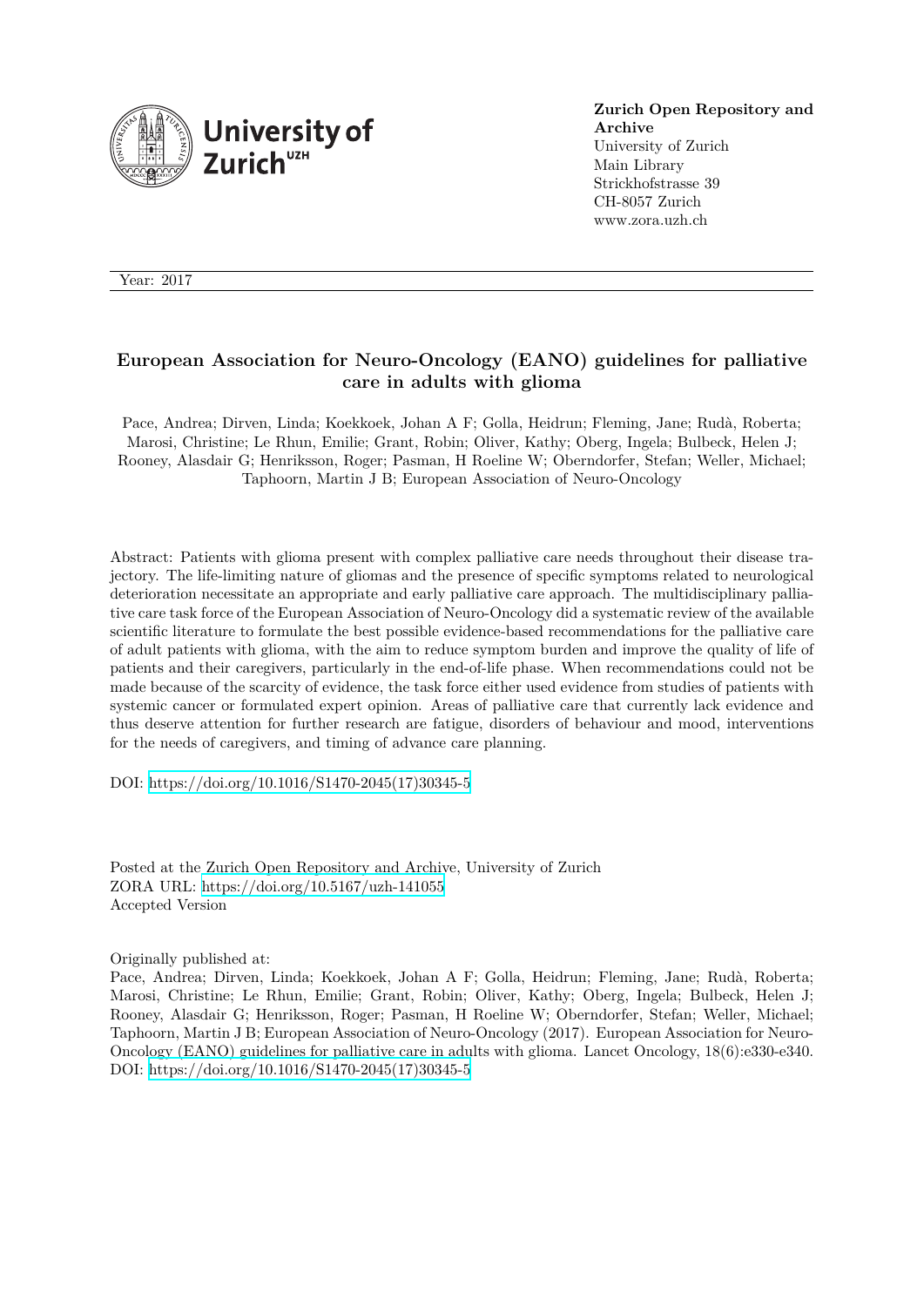# **EANO guidelines for palliative care in adult glioma patients**

Andrea Pace<sup>1</sup>, Linda Dirven<sup>2,3</sup>, Johan AF Koekkoek <sup>2,3</sup>, Heidrun Golla<sup>4</sup>, Jane Fleming<sup>5</sup>, Roberta Rudà<sup>6</sup>, Christine Marosi C<sup>7</sup>, Emilie Le Rhun<sup>8,9</sup>, Robin Grant<sup>10</sup>, Kathy Oliver<sup>11</sup>, Ingela Oberg<sup>12</sup>, Helen J Bulbeck<sup>13</sup>, Alisdair G Rooney<sup>14</sup>, Roger Henriksson<sup>15,16</sup>, H Roeline W Pasman<sup>17</sup>, Stefan Oberndorfer<sup>18</sup>, Michael Weller<sup>19</sup>, Martin JB Taphoorn<sup>2,3</sup>, on behalf of the European Association of Neuro-Oncology Task Force on Palliative Care

<sup>1</sup> Neuro-Oncology Unit, Regina Elena Cancer Institute, Rome, Italy

<sup>2</sup> Department of Neurology, Leiden University Medical Center, Leiden, the Netherlands

<sup>3</sup> Department of Neurology, Haaglanden Medical Center, The Hague, the Netherlands

4 Department of Palliative Medicine, University Hospital of Cologne, Cologne, Germany

<sup>5</sup> Department of Palliative Medicine, University Hospital Waterford, Ireland

<sup>6</sup> Department of Neuro-Oncology, University and City of Health and Science Hospital, Turin, Italy

<sup>7</sup> Department of Internal Medicine I, Clinical Division of Medical Oncology, Medical University of Vienna, Vienna, Austria

<sup>8</sup> Neuro-oncology, Department of Neurosurgery, University Hospital, Lille, France

<sup>9</sup> Breast Unit, Department of Medical Oncology, Oscar Lambret Center, Lille, France

<sup>10</sup> Edinburgh Centre for Neuro-Oncology, Western General Hospital, Edinburgh, Scotland, United Kingdom

<sup>11</sup> International Brain Tumour Alliance, United Kingdom

<sup>12</sup> Department of neuroscience, Cambridge University Hospitals, Cambridge, United Kingdom

<sup>13</sup> Brainstrust (the brain cancer people), Cowes, Isle of Wight, United Kingdom

<sup>14</sup> Division of Psychiatry, University of Edinburgh, Royal Edinburgh Hospital, Edinburgh, Scotland, United Kingdom

<sup>15</sup> Regional Cancer Center Stockholm Gotland, Stockholm, Sweden

<sup>16</sup> Department of Radiation Sciences and Oncology, Umeå University, Umeå, Sweden

<sup>17</sup> Department of Public and Occupational Health, The EMGO Institute for Health and Care Research, VU University Medical Center, Amsterdam, The Netherlands

<sup>18</sup> Department Neurology, University Clinic St. Pölten, KLPU and KLI-Neurology and Neuropsychology, St. Pölten, Austria

 $19$  Department of Neurology, University Hospital and University of Zurich, Zurich, Switzerland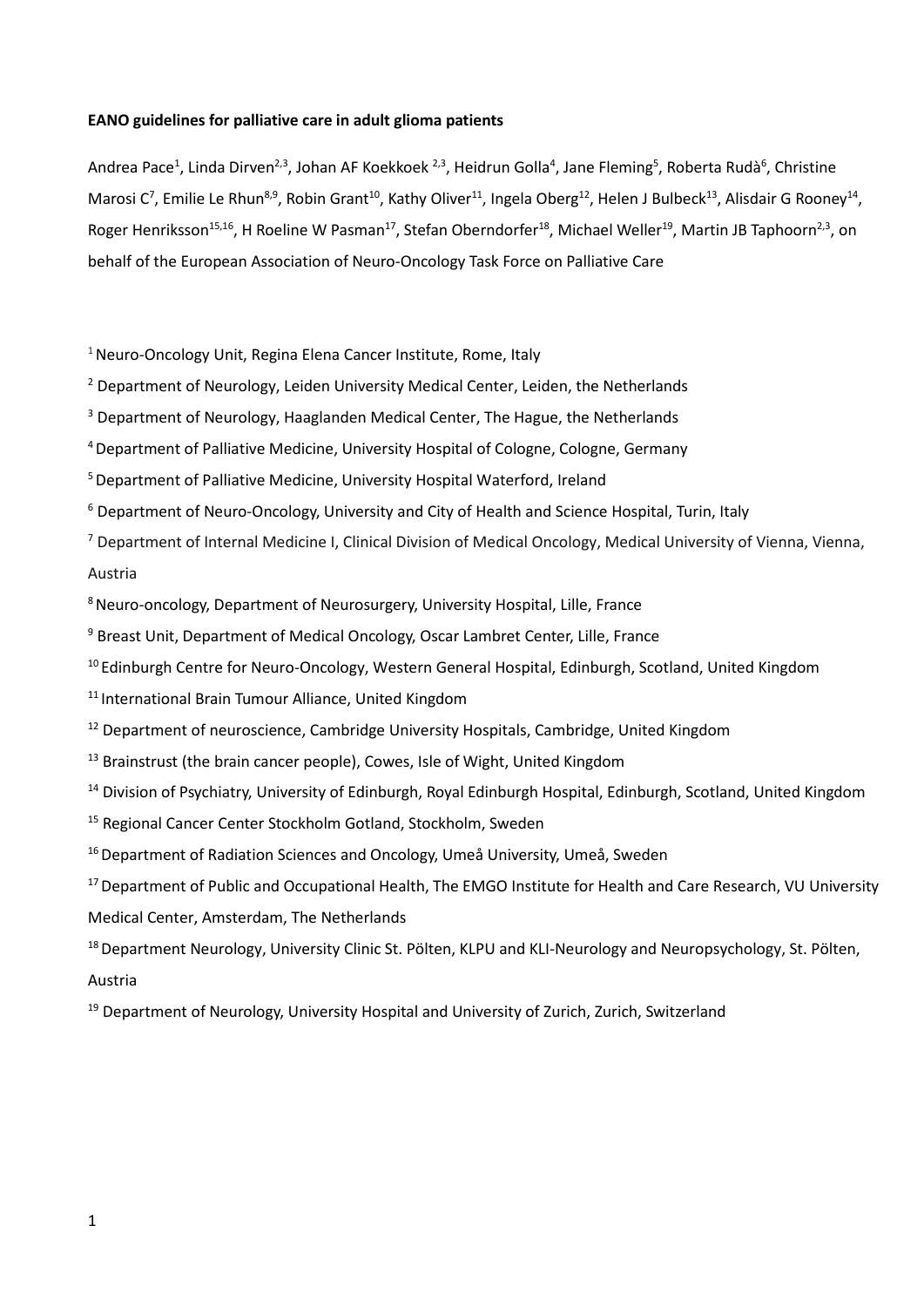# **Abstract**

Patients affected by gliomas present with complex palliative care needs throughout their disease trajectory. The significantly life-limiting nature of gliomas and the presence of specific symptoms related to neurological deterioration necessitates an appropriate and early palliative approach. The multidisciplinary palliative care task force of the European Association of Neuro-Oncology (EANO) performed a systematic review of the scientific literature available to formulate the best possible evidence-based recommendations on palliative care for adult glioma patients, with the goal to reduce symptom burden and improve the quality of life of patients and their caregiver, particularly in the end of life (EOL) phase. Where recommendations could not be made because of lack of evidence, the task force formulated expert opinion.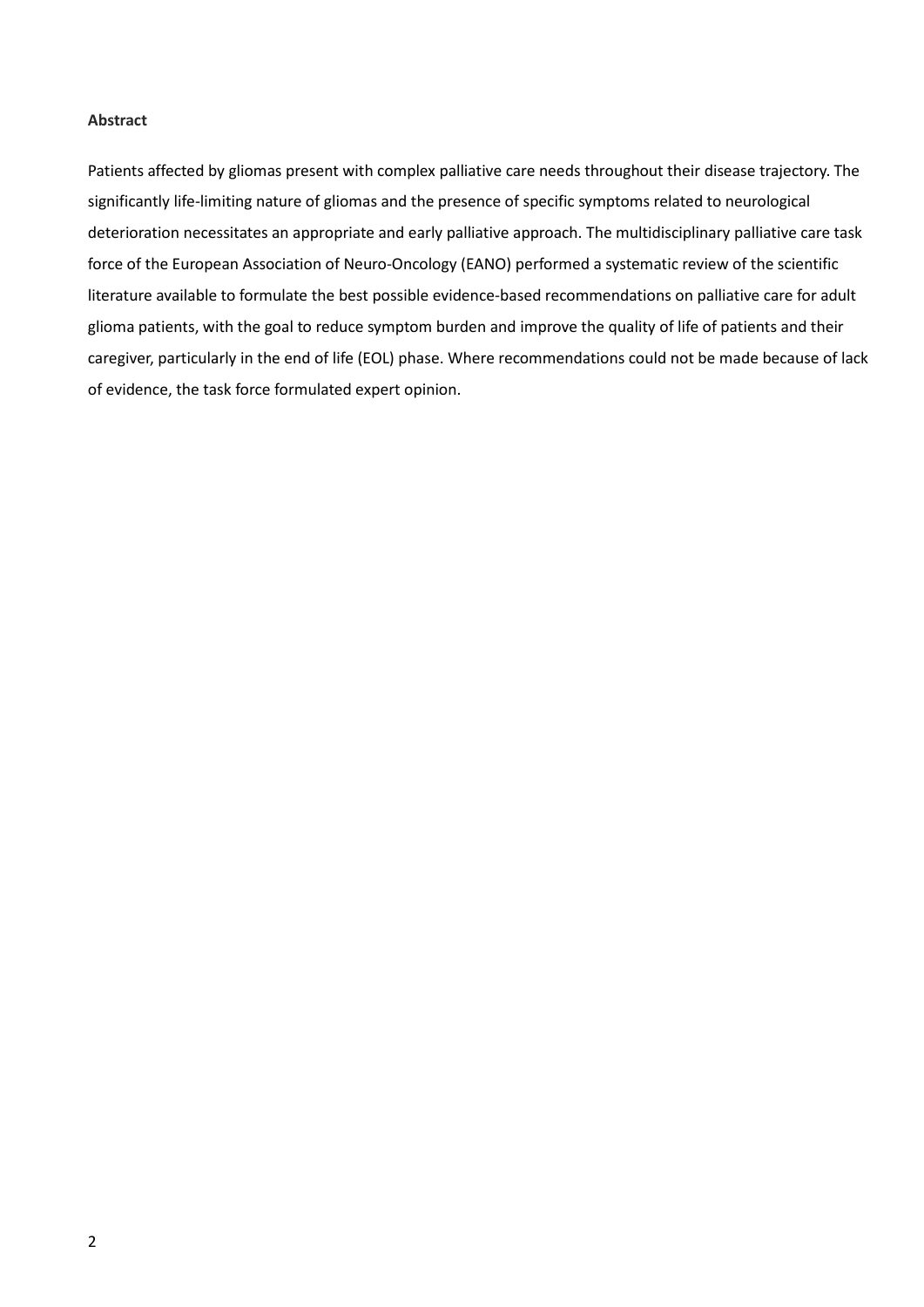## **Introduction**

Palliative care (PC) does not primarily aim at prolongation of life or cure, but at relief of symptoms and sustained or improved functioning and quality of life. PC encompasses patient symptoms and needs (physical, mental, social and existential/spiritual) throughout the disease journey of a life-threatening illness. Recent evidence for the effectiveness of PC for patients with cancer, showing that early PC increases the quality of life, length of survival and reduces hospital care for patients with lung cancer<sup>1</sup>, has contributed to a change in the concept of PC and a broader interest in its integration into to current standards of care across oncology. Accordingly, the World Health Organisation (WHO) definition states that PC is already applicable early in the course of illness, in conjunction with other therapies that are intended to prolong life.2 Moreover, specialized and experienced PC team involvement in cancer patients may improve symptom management and caregiver satisfaction as well as reduce health costs<sup>3</sup>, underscoring the importance of (early) PC.

There is an increasing awareness of the importance of PC not only in the field of oncology but also in neurology and other branches of medicine. Patients with gliomas, i.e., primary brain tumours thought to originate from neuroglial precursor cells, suffer from both a progressive neurological disease and cancer. Since the far majority of glioma patients cannot be cured, PC is particularly important in this patient group, throughout the disease trajectory including the end of life (EOL) phase. Currently, no definition of the EOL phase exist, therefore, in this guideline we refer to the EOL phase as the last three months of life.<sup>4</sup>

Given the growing awareness for PC in glioma patients and despite the limited evidence from clinical studies on PC, and more specifically on PC in the EOL phase in glioma, a systematic literature review was performed by the European Association of Neuro-Oncology (EANO) palliative care task force to identify all relevant literature on PC in primary brain tumours.

This guideline aims to summarize research findings in order to provide evidence-based PC guidelines for adult glioma patients, supplemented with expert opinion in case of lack of evidence, with the goal to improve the quality of PC, particularly in the last stage of disease. The quality of evidence has been classified according to the European Federation of Neurological Societies guidelines.<sup>5</sup> In addition, missing, but relevant studies for this guideline have been added by task force members.

#### **Literature search**

A systematic literature search was conducted in the e-resources PubMed, Embase, Cinahl, PsychInfo, Cochrane Library, Web of Science, Academic Search Premier and ScienceDirect up to February 2016. The search strategy consisted of a combination of two search strings; one related to symptom management / palliative care (including care in the EOL phase) and one related to glioma. The full search strategy for PubMed is provided in Supplementary File 1. After screening all retrieved titles and abstracts, full texts of potential relevant articles were checked for eligibility. Any uncertainty about the relevance of a specific study was resolved by consensus.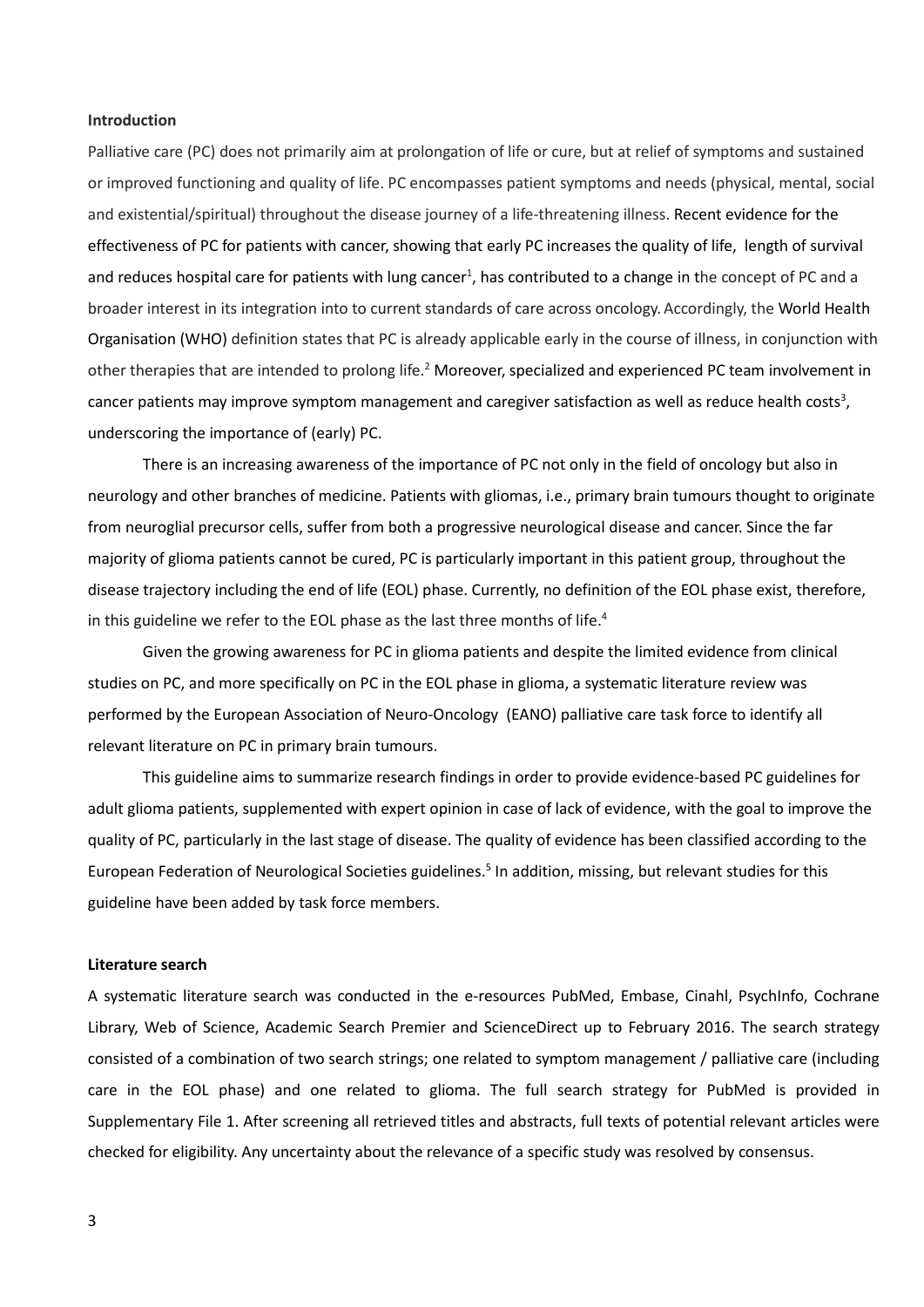The following inclusion criteria were applied: original studies involving glioma or brain tumour patients (n≥10 or ≥25% of the total study population); description of symptom management, patient and caregiver palliative care needs, or care in the EOL phase; available full text in English, German, French or Dutch.

The literature search yielded 6160 unique articles, of which 223 were classified as eligible (see Figure 1 for the results of the selection procedure). Three main areas of PC were designated: symptom management (1); patient and caregiver needs (2); care in the EOL phase (3).

### **Symptom management**

## *Pain/Headache*

Headache is the main type of pain in brain tumour patients, occurring in 23-90%, with an increase in frequency and severity over time. The pain mostly results from brain tumour growth and/or surrounding oedema and indicates raised intracranial pressure. In contrast, bodily pain tends to play a more predominant role in systemic cancers (32-90%) and is less frequently reported in patients with brain tumours (10-30%), although the prevalence increases in the last weeks of life.

The most frequent treatment for headache in glioma patients is the use of corticosteroids (56-87%)<sup>6,7</sup>, usually dexamethasone in conjunction with gastric protection (81-86%).<sup>7,8</sup> Dexamethasone once a day is the preferred corticosteroid based on side-effect profile, but still has a wide range of side-effects (e.g., Cushing effect, muscle weakness and diabetes mellitus), increasing with higher dose and longer duration of treatment.<sup>9,10</sup> A randomized controlled trial (RCT) on the use of dexamethasone in brain tumours indicated that an effective starting dose is 4 mg/day, with a maximum effective dose of 16 mg/day for symptom control.<sup>11</sup> However, nonsteroidal anti-inflammatory drugs (NSAIDS), analgesics and co-analgesics should also be considered in the treatment of headache in patients with primary brain tumours. <sup>7</sup> The use of opioids for moderate and severe pain may involve oral, parenteral, or transdermal routes based on patient need and the care setting. Near death the use of opioids (especially subcutaneous, transdermal) increased and predominated, partly pragmatically.<sup>12</sup>

#### *Epilepsy*

Seizures occur in up to 90% of glioma patients in the course of the disease, depending on the glioma subtype, tumour location, proximity to the brain cortex and genetic factors. Seizures often persist during the EOL phase and even de novo seizures may develop during the last weeks before death. Uncontrolled seizures may lead to rehospitalisation, which is often not preferred by patients in the EOL phase, and may subsequently decrease their quality of life. The caregiver, who may already suffer from a heavy burden of care, may experience additional distress in case of ongoing seizures. Therefore, adequate seizure management until death is essential in patients with glioma. Eleven studies evaluated seizure prevalence in glioma patients at some point during the EOL phase, showing prevalence ranging between 6% and 56%. During the last month before death seizure prevalence ranged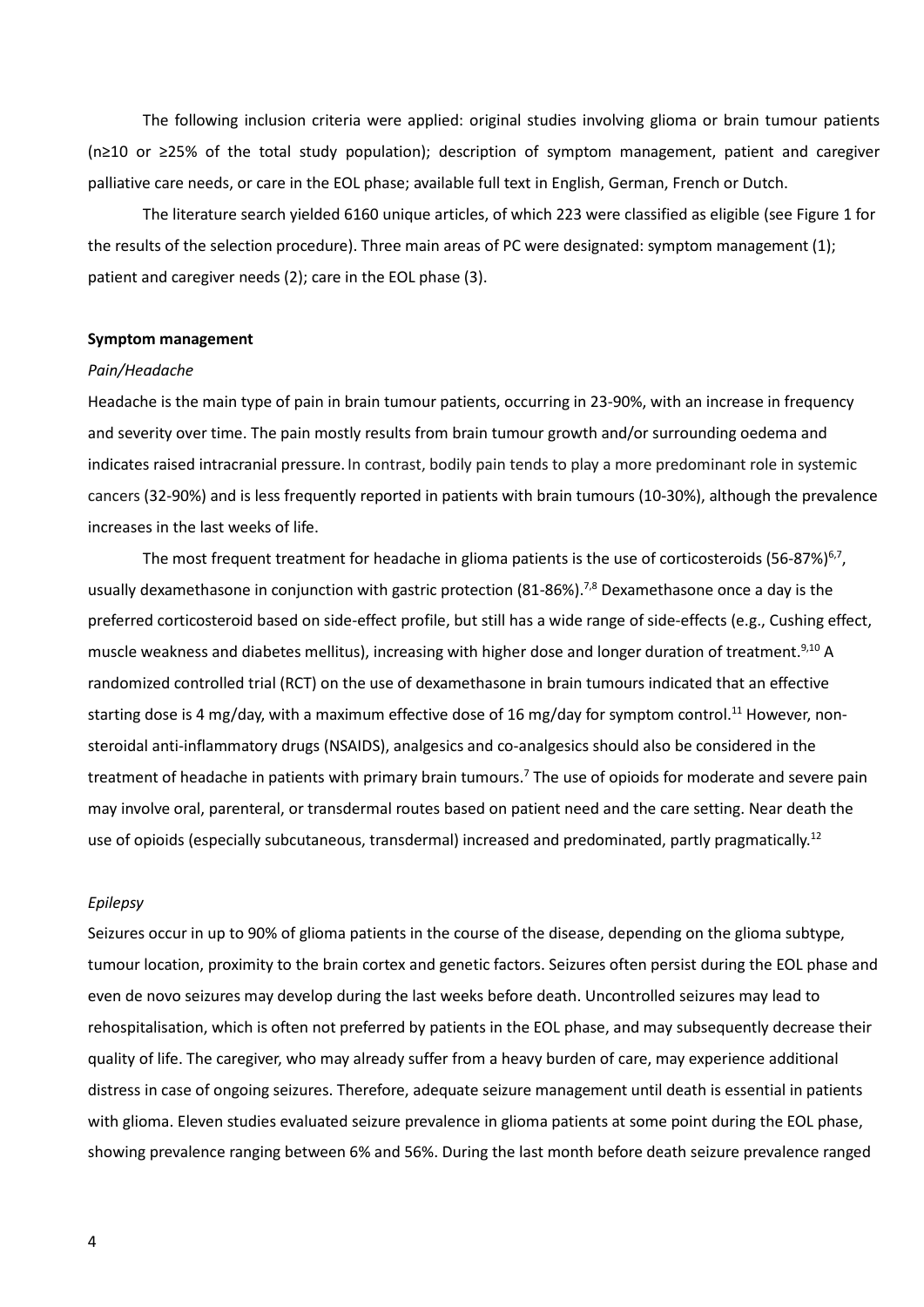from 30-37%, with one study showing an increase in prevalence towards death. Patients with a history of epilepsy have the highest risk to develop seizures during the EOL, particularly those with a history of status epilepticus.

Seizure management during the EOL phase is often hampered by swallowing difficulties or an impaired consciousness, eventually occurring in most patients during the last days before death. As these patients are not able to swallow oral antiepileptic drugs (AEDs), they need alternative administration routes to prevent subtherapeutic AED serum levels. To date, there are no data regarding the preferred drug. In patients with non-brain tumour-related epilepsy, intranasal midazolam and rectal diazepam have shown similar efficacy in the acute treatment of seizures.13 In a prospective study among 25 glioma patients, intranasal midazolam appeared to be a feasible way to treat acute seizures, providing an important level of comfort among patient's caregivers as well.14 In the same study, the use of buccal clonazepam was considered appropriate in case of swallowing difficulties. Subcutaneous midazolam, subcutaneous levetiracetam, and subcutaneous phenobarbital are suitable alternatives to oral treatment. Intramuscular phenobarbital in patients assisted at home or intravenous levetiracetam in hospitalized patients can be an option. In patients with refractory epilepsy and a short life expectancy up to two weeks, palliative sedation with subcutaneous midazolam may be considered.

### *Venous thromboembolism*

Patients with cancer have an increased risk of venous thromboembolism (VTE). These complications aggravate their prognosis and lead to increased morbidity and mortality. The observed incidence of VTE in patients with gliomas, belonging to the subgroup with the highest tumour associated VTE risk, ranged from 7.5-20% in retrospective studies, and from 14-20% at one year and 32% at two years in prospective studies. Although the risk of VTE peaks within the first six months after surgery, deep vein thrombosis, preferentially in limbs with impaired motility with and without pulmonary embolism, can occur at any time.

As the perioperative risk of intracranial haemorrhage (ICH) increases when prophylaxis is started before induction of anesthesia, VTE prophylaxis with low molecular heparin (LMWH) should be started postoperatively within 24 hours.<sup>15,16</sup> VTE prophylaxis in the postsurgical period is routinely done with LMWH for 7 to 10 days. To date, no study has proven an advantage by prolonging prophylaxis beyond the perioperative period. In a phase II study using tinzaparin for 12 months, 2/40 patients developed ICH and 4/40 patients VTE.<sup>17</sup> In another phase II study including 45 patients, no ICH, no VTE and no survival gain were observed with dalteparin use for a median of 6 months.18 The only placebo controlled trial, recruiting 186 patients, found 11% VTE in the dalteparin arm and 17% in the placebo arm. Moreover, five ICHs occurred in the dalteparin arm versus one in the placebo arm.<sup>19</sup>

Anticoagulation with LMWH is safe in most glioma patients, but should be avoided in case of recent tumoural bleeding, thrombocytopenia under 50.000 platelets/mm<sup>3</sup> and usual contra-indications.<sup>16</sup> There are yet no data on new oral anticoagulants in brain tumour patients and on their potential interactions with chemotherapy or seizure medication. The duration of anticoagulant treatment as secondary prophylaxis in glioma patients after VTE should be planned individually, weighing the risk of ICH against the recurrence risk of VTE in a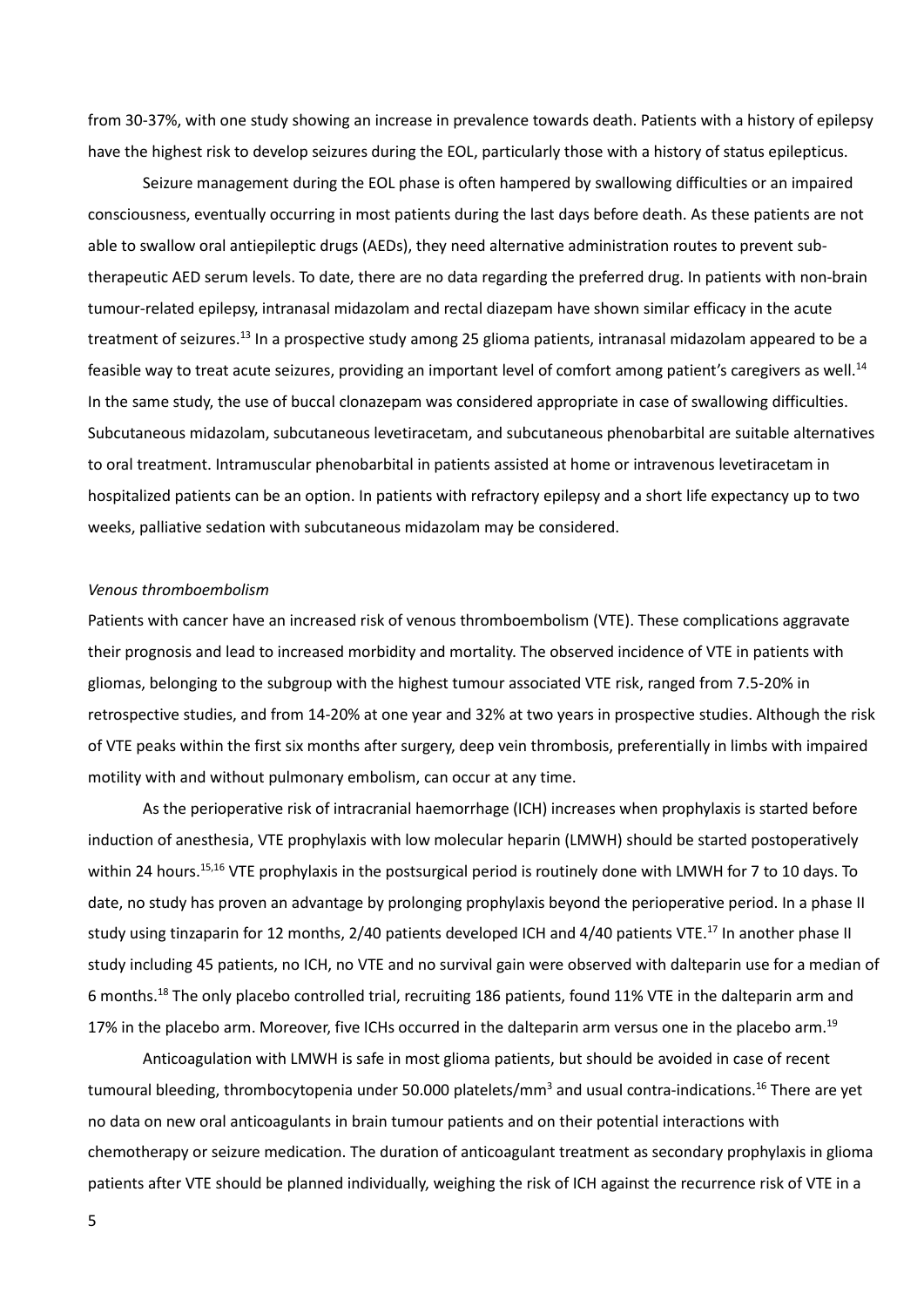patient whose tumour cannot be considered stable<sup>20</sup>, but likely results in lifelong prophylaxis in most brain tumour patients after VTE<sup>8</sup>.

## *Fatigue*

Cancer-related fatigue is also a common symptom in patients with brain tumours. The biological mechanisms leading to cancer-related fatigue are complex and not yet fully elucidated. Most studies have been conducted in rodents. Human data come from patients with solid tumours such as breast cancer or lung cancer. The potential mechanisms studied involve increased blood levels of inflammatory cytokines influencing neuroendocrine function and decreased levels of glutamine and tryptophan in the brain with or without disturbance of circadian rhythms.

Management of fatigue can be non-pharmacological (physical exercise/ cognitive behavioural therapies) or pharmacological. A recent Cochrane review did not find strong evidence to support any pharmacological or non-pharmacological treatment for fatigue in patients with brain tumours.21 A 6-week crossover study of modafinil versus placebo in stable brain tumour patients with moderate fatigue showed reduction in fatigue severity in both arms, but no significant benefit from modafinil over placebo.<sup>22</sup> Several RCTs examined the effect of methylphenidate or armodafinil on fatigue in patients undergoing radiotherapy for brain metastases.<sup>23,24</sup> These studies failed to find a significant reduction in fatigue, although post-hoc analyses noted improvement at 4-week follow-up in those with high baseline fatigue and a trend towards improvement at 6-week follow-up using armodafanil.<sup>23</sup> Thus, there is no evidence suggesting a significant benefit from modafinil, armodafinil, methylphenidate or donepezil for the treatment of fatigue in stable brain tumour patients after treatment. However, one study reported improvement in fatigue, but not of activity or motivation, and post-hoc analyses suggested an improvement in fatigue if modafinil or methylphenidate study groups were combined versus placebo<sup>25</sup>, while another study reported improvement in fatigue scores only at certain time points: 8 or 12 weeks with methylphenidate<sup>26</sup> or after 24 weeks with donepezil<sup>27</sup>.

## *Mood and behavioural disorders*

Mood and behavioural disorders are a major comorbidity for patients and their families living with a brain tumour, with six-month prevalence rates of up to 20% for clinical depression and up to 60% for personality change. Although the management of these disorders in cancer has been reviewed<sup>28</sup>, brain tumour-specific guidance is required.

No RCT has specifically examined drug treatment of clinically depressed patients with a primary brain tumour.<sup>29</sup> A number of uncontrolled cohort studies, that measured depressive symptoms as secondary outcomes on rating scales, provide limited evidence in favour of methylphenidate<sup>25,30</sup>, oxcarbazapine<sup>31</sup>, bupropion SR<sup>32</sup>, gingko biloba<sup>33</sup> and donepezil<sup>27</sup>. It remains unknown whether any of these treatments are effective for clinically significant depressive disorder, or indeed any better than placebo.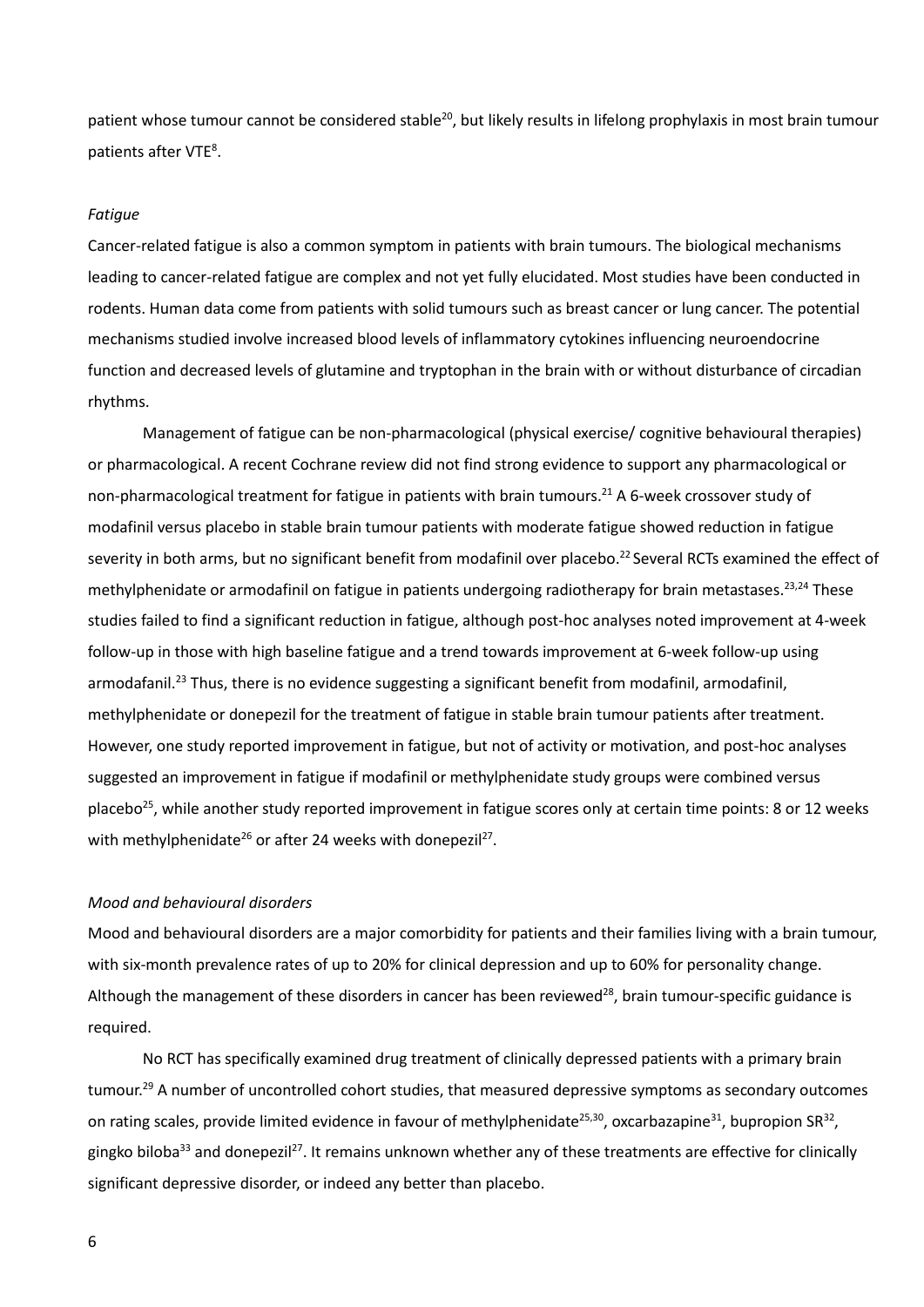Evidence for non-pharmacological interventions includes an RCT of a multimodal psychosocial intervention, which showed clinically significant benefit on depressive symptoms.<sup>34</sup> Other studies report no evidence of benefit on depressive symptoms.<sup>22,23,35-37</sup> These negative results are difficult to interpret because these studies were neither focused on, nor powered to exclude an effect on depression.

Similarly, there is limited and preliminary evidence to suggest a possible beneficial role for massage therapy<sup>38</sup>, acceptance and commitment therapy<sup>39</sup>, or telephone based support for anxiety<sup>36</sup>.

### *Neuro-rehabilitation*

Neuro-rehabilitation aims at enabling patients to reach/maintain their optimal physical, sensory, intellectual, psychological and social functional levels. Brain tumour patients commonly have multiple deficits including all the above areas.

No RCT has examined the value of specialist post-operative rehabilitation in patients with primary brain tumours. Most studies in glioma are retrospective cohort studies studying patients with neurological deficits that warrant specialised inpatient neuro-rehabilitation<sup>40</sup>, and only a few studies examine outpatient rehabilitation.<sup>41</sup> Some studies match controls with other conditions, e.g. stroke or traumatic brain injury.<sup>40,42</sup> A review of 11 retrospective studies suggests a mean 36% improvement in functional independence, with a median length of inpatient stay of 1.5 months.<sup>43</sup> Matched case control studies suggest similar functional improvements to those seen post stroke and head injury.<sup>40,42</sup>

There is limited evidence to suggest that early physical training, massage therapy, and ambulatory rehabilitation may improve functional outcome, reduce stress, and improve quality of life in patients with glioma.44 Importantly, getting rehabilitation during radiotherapy does not appear to limit engagement with rehabilitation. Post-radiotherapy rehabilitation can lead to functional gains, some of which will persist at 6 months.37 There is no evidence that rehabilitation improves survival, although strenuous exercise behaviour was an independent prognostic factor for survival in malignant glioma patients.<sup>45</sup>

#### *Cognition*

Intact cognitive abilities, such as executive functions, verbal fluency, memory and attention, and visuoconstructive skills, are a prerequisite for adequate communication, independent functioning, and active participation in daily life. In brain tumour patients, cognitive abilities may be threatened by the disease in terms of disruption of local and distant neurocognitive networks, but also by patient characteristics such as age and educational level, tumour characteristics, tumour treatment, supportive medication (e.g., anti-epileptic drugs, corticosteroids) and psychological distress. Depending on the definition of cognitive disturbances, type of outcome measure used and extent of cognitive functions examined, up to 91% of brain tumour patients have cognitive disturbances before treatment, only moderately correlated with cognitive complaints.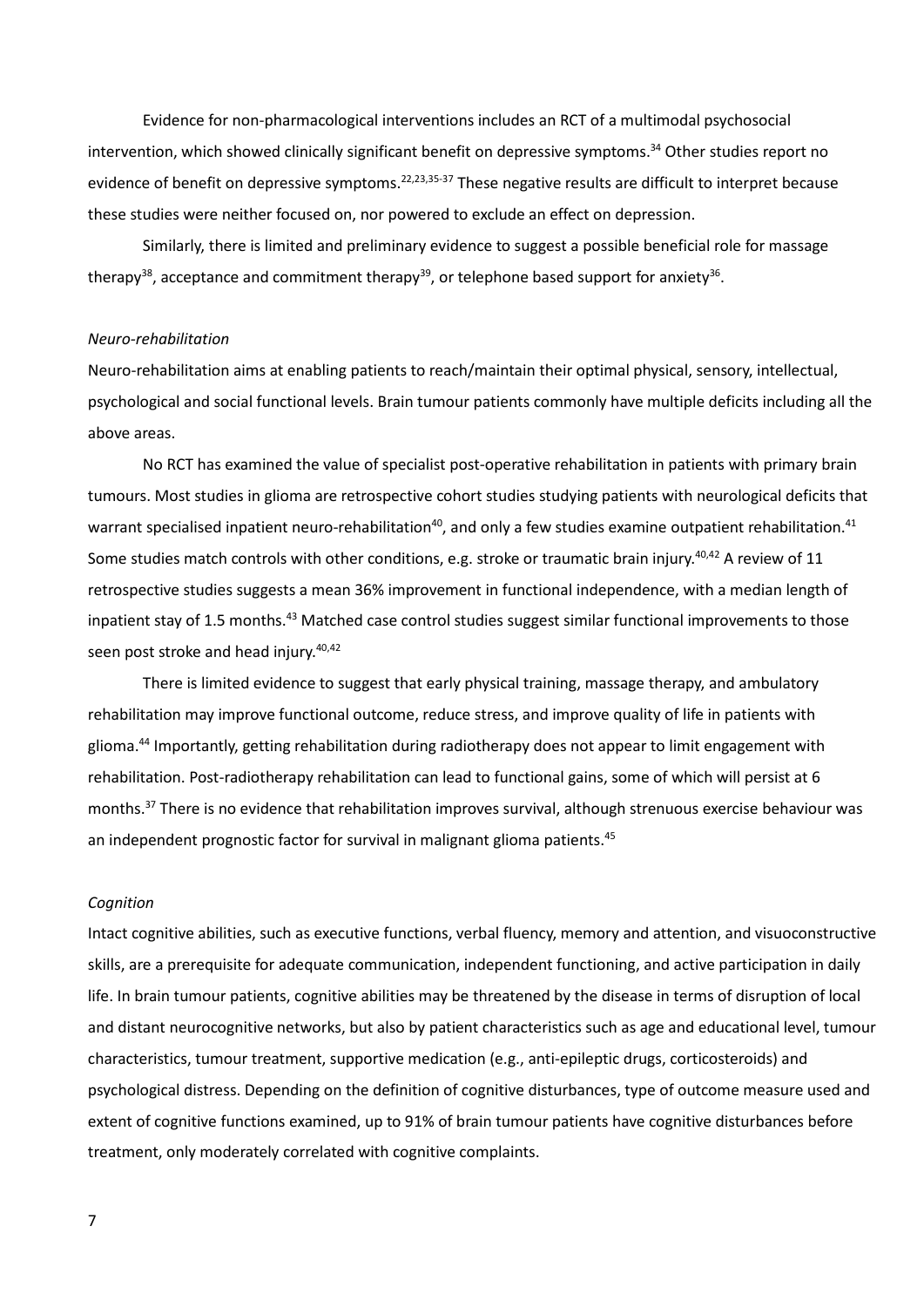Medical treatment to prevent cognitive decline in irradiated brain tumour patients has not been proven successful. Donepezil, an acetylcholinesterase inhibitor, had some statistically significant positive effects on attention and memory in a non-randomized study in 24 patients, that was not confirmed in a randomized placebo-controlled trial of 198 brain tumour survivors (66% primary brain tumour) >6 months following completion of cranial radiotherapy.<sup>27,46</sup> Psychostimulants, like methylphenidate and modafinil, have not been proven successful in terms of improved cognitive functions either. Methylphenidate, looking promising in a nonrandomized study in 30 glioma patients with respect to both cognition and motor functioning<sup>30</sup>, did not improve cognitive function in a randomized placebo-controlled trial of 68 brain tumour patients during cranial radiotherapy<sup>35</sup>. Comparing methylphenidate and modafinil in a randomized open-label pilot study in 24 brain tumour patients, no clear benefit of one drug compared to the other was found.<sup>25</sup> Modafinil, in a more recent double-blind placebo-controlled crossover trial in 37 primary brain tumour patients, did not exceed the (positive) effects of placebo in terms of cognitive functioning.<sup>22</sup> In three randomized studies the effect of cognitive rehabilitation to improve cognitive functioning was examined. $47-49$  In one of these studies, virtual reality training was added to standard computer-based cognitive rehabilitation in 19 of 38 brain tumour patients and significantly improved several cognitive outcomes.<sup>48</sup> The largest randomized controlled study included 140 mainly low-grade glioma patients with both cognitive complaints and cognitive deficits.<sup>47</sup> Immediately post-treatment evaluation showed significant subjective improvement in the intervention group, while at 6 months evaluation, the intervention group had significantly improved attention and verbal memory, as well as less mental fatigue. Young patients had the most benefit from cognitive rehabilitation. Another randomized study in 58 primary brain tumour patients demonstrated significant improvement in the domains visual attention and verbal memory in the treatment group, immediately following the 4-week training.<sup>49</sup>

# **Patients' and caregivers' needs**

PC and care in the EOL phase are often intertwined but meanings vary greatly regarding the care needs of glioma patients and their caregivers. In addition to the physical burdens and deficits, the deleterious psychosocial effect of glioma and its treatment, affecting both patient and caregiver, is profound. A recent systematic review reported that dealing with such changes can be overwhelming for both patients and caregivers resulting in psychosocial problems such as depression, anxiety and isolation. Research continues to focus on describing patient and caregiver experience rather than establishing the best methods of providing care or information or developing and trialling new supportive care interventions.

#### *Patients*

Continuous re-evaluation of the patient's support needs and information is required as these change over time with disease progression.<sup>50</sup> There is a strong case for multidisciplinary support programmes to address patients'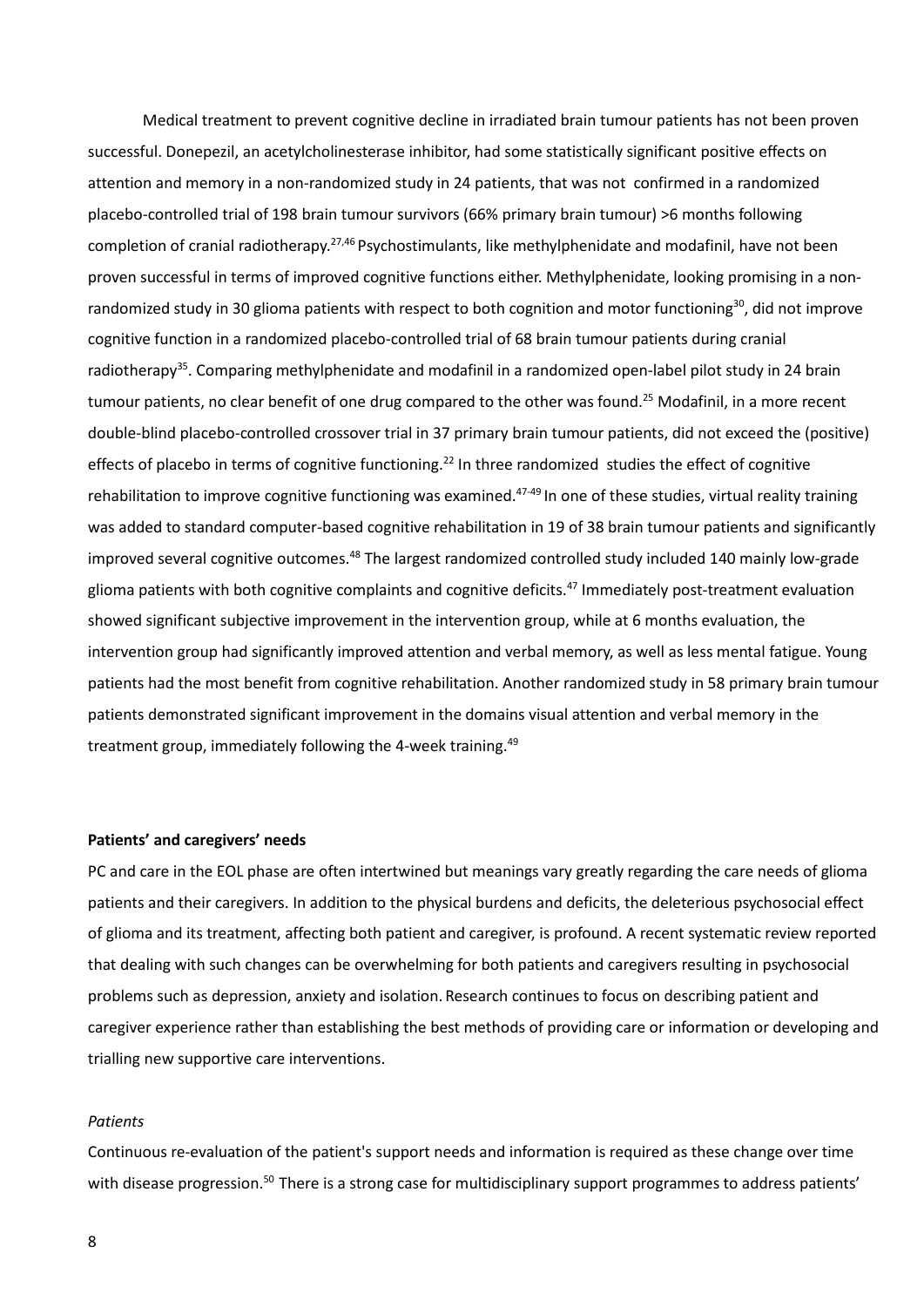problems, thus helping them to reduce their burden.<sup>51,52</sup> Standards of care (including existential support) may be enhanced by moving towards a proactive approach, extending care goals beyond medical needs.<sup>51</sup> This ongoing support may best be served by having one dedicated and central point of contact for continuity of communication with a health professional – most likely to be the specialist nurse.<sup>53</sup>

Approximately half of distressed cancer patients do not access psychosocial services, with some blankly refusing as they see it as a sign of personal weakness.<sup>54</sup> Patients with gliomas are often referred to these services late in the illness trajectory, with few participating in EOL decisions whilst they are cognitively and communicatively intact.<sup>50,55</sup> Early referral to PC and psychosocial support services is therefore essential.<sup>53</sup> Low referral to and use of psychosocial services may limit patients' abilities to cope with their condition and the changes they experience through their disease trajectory.55,56 Understanding glioma patients' use of these services, along with their physical and psychosocial experiences, is crucial to developing service delivery models to help meet their substantial needs.<sup>50,56</sup>

#### *Caregivers*

Due to the highly disabling disease, there is a huge degree of reliance placed on the caregiver to support the glioma patient resulting in caregiver stress, anxiety, exhaustion, reduced quality of life and a range of other substantial negative effects. This distress has been reported as relating to the changing sense of identity, loss of (previous) relationship with the patient (owing to the patient's personality changes), a sense of isolation and guilt, and fears regarding the impending death/loss of the patient (anticipatory grief). Medical professionals can mitigate these stresses by including the caregiver at medical appointments, requesting their feedback and acknowledging their role.<sup>57</sup>

Anxiety relating to the future death of the patient is widely reported in the literature with some studies suggesting that this fear is intense and inescapable in the context of glioma. This anxiety can be reduced through physicians/health professionals having more open communication with caregivers especially at the point where cognitive and personality changes limit the ability of the patient to advocate for themselves.<sup>57</sup>

Caregivers have indicated they want information on how to reduce stress and are interested to participate in stress-reduction programs.<sup>58</sup> An effective and useful way to provide information to caregivers is with the appointment of a specialist nurse.<sup>59</sup> A recent RCT showed that the quality of life of caregivers can be maintained and feelings of mastery enhanced with psychoeducation and cognitive behavioural therapy.<sup>60</sup>

#### **End of Life care**

# *Delirium*

Most glioma patients have a progressive decline in the level of consciousness in the last stage of disease (71% experience reduced consciousness in the last three months and 81-95% in the last week before dying). Apart from reduced consciousness due to progressive tumour growth leading to increased intracranial pressure, alterations in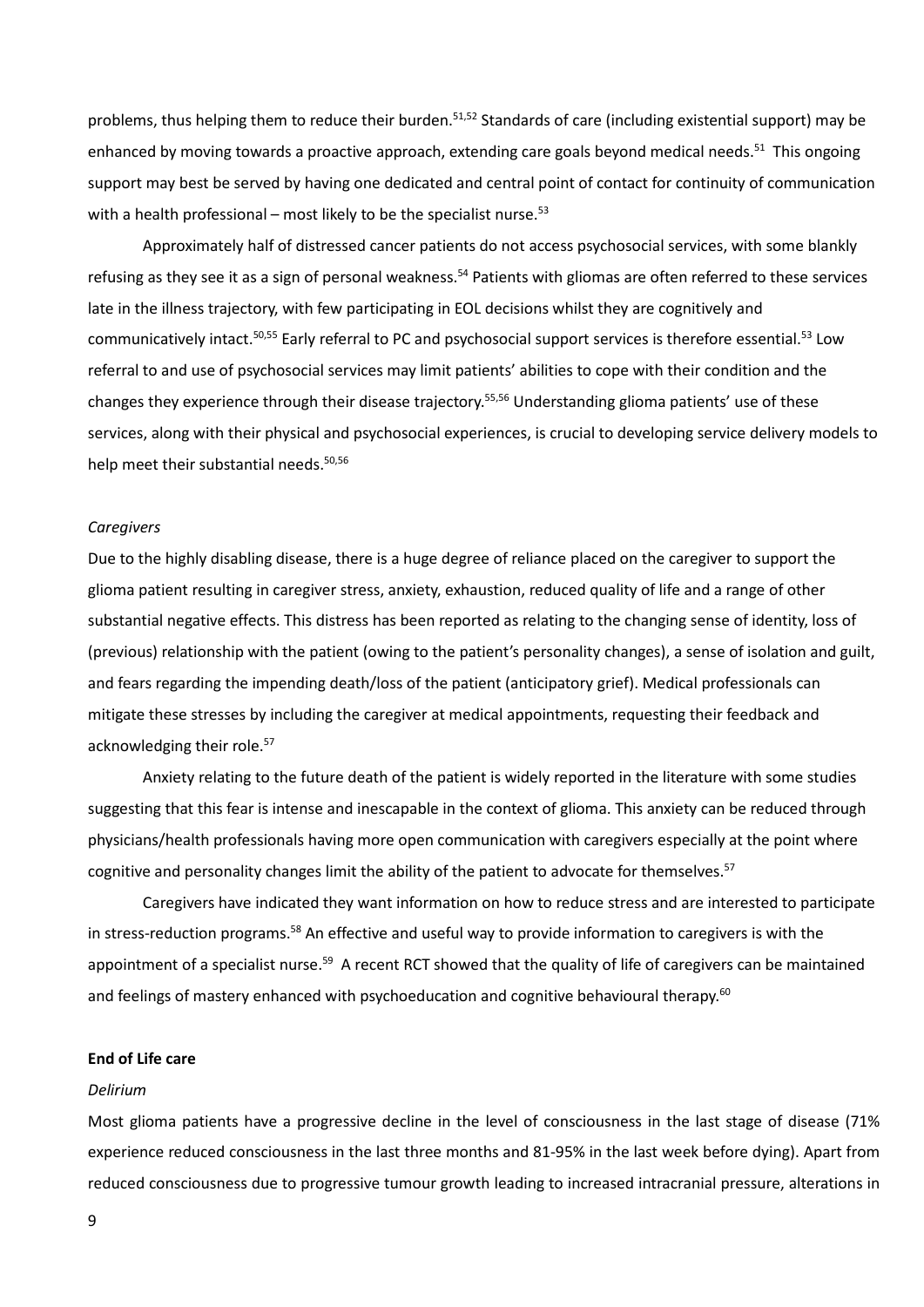consciousness and reduced awareness and inattention, respectively, may be part of the complex neuropsychiatric syndrome of delirium. Delirium could be hyperactive (10-54%), hypoactive (46-49%), or mixed psychomotoric subtypes (41%). Its underlying causes and risk factors are multifactorial. For example, often prescribed agents in the PC setting like benzodiazepines, corticosteroids or opioids are associated with increased risk of delirium. In PC patients, delirium represents the third most frequent symptom near death and appears in up to 90% in the dying phase. In glioma patients, delirium was described in up to 62% patients, with increasing incidence in the last week before dying. There are few RCTs or open-label trials investigating the use of antipsychotics for treating delirium in hospitalised cancer and terminally ill patients, among them only a few brain tumour patients.<sup>61</sup> Olanzapine. risperidone, aripiprazole and haloperidol were found to be equally effective; extrapyramidal symptoms were most frequently reported in patients treated with haloperidol whereas sedative effects predominately occurred during treatment with olanzapine.<sup>62</sup> A recently published RCT among patients in PC compared risperidone and haloperidol (maximum dose up to 4mg/d) to placebo and did not find a benefit of pharmacological treatment, but instead resulted in more adverse effects.<sup>63</sup> So far, no non-pharmacological trials on delirium treatment in cancer and/or terminally ill patients exist.

An undifferentiated treatment for delirium in brain tumour patients with various psychopharmacological agents (e.g., antipsychotics, antidepressants, benzodiazepines) was prescribed in about 50%.<sup>62</sup> Palliative sedation in brain tumour patients due to delirium was reported in up to  $30\%$ .<sup>61</sup> This treatment option is frequently required in refractory delirium in the EOL phase.<sup>64</sup>

# *Nutrition, Hydration, Respiration*

In the last weeks or days of life brain tumour patients often have difficulty swallowing, both due to the inability to swallow (dysphagia) and in combination with decreased consciousness. Dysphagia is reported as one of the more frequent symptoms in the EOL phase of brain tumour patients, however with a frequency ranging widely from 10- 85%, increasing towards dying. Loss of the ability to swallow may induce pulmonary aspiration and may hamper nutrition, hydration, as well as oral administration of medication.

Difficulty to swallow salivary secretion in the oropharynx, particularly in unconscious terminal patients, may produce noisy and uncomfortable respiration both during inspiration and expiration, which is called death rattle. These respiratory symptoms have been reported in 12-23% of brain tumour patients in the last weeks of life and may severely affect a peaceful process of dying, particularly disturbing caregiver and family.<sup>6,65</sup> Treatment may involve change of posture to drain saliva, or medication with injectable scopolamine, an anticholinergic agent. A Cochrane review, however, concluded that there was no evidence for the benefit of any pharmacological intervention for the treatment of death rattle.<sup>66</sup>

Treatment decisions about nutrition and hydration in the EOL phase are among the most critical and ethically relevant issues in brain tumour patients. No intervention study has been conducted to evaluate the effects of parenteral nutrition and hydration in terminal brain tumour patients. Ethical and legal approaches to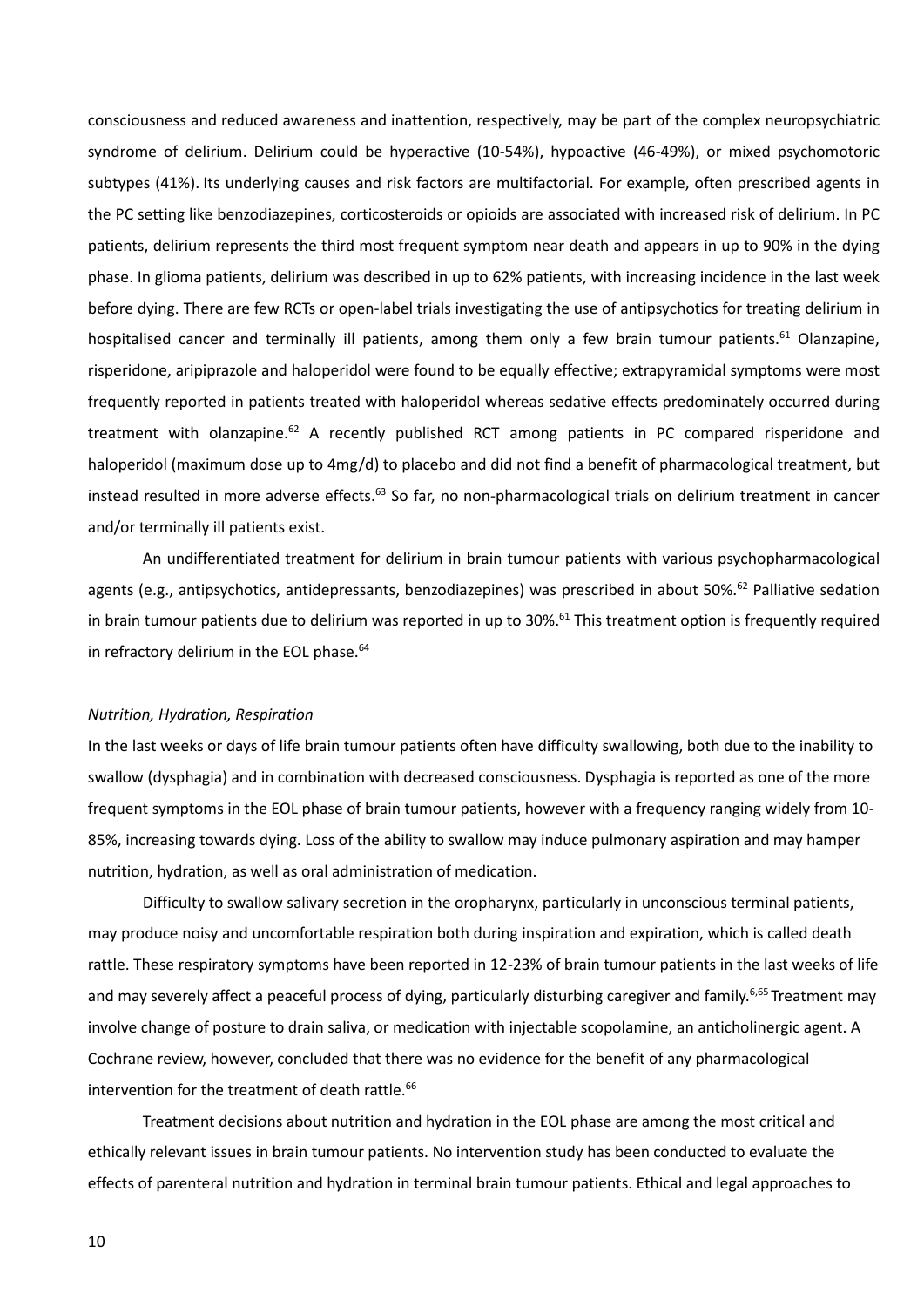withdrawal and withholding nutrition and hydration in terminal patients vary widely among different countries and cultures. However, there is consensus about the futility of artificial nutrition and hydration at the EOL in comatose glioma patients.

## *Advance care planning*

Advance care planning (ACP) is a process by which patients and their physicians establish future goals of their care in the EOL phase, which offers patients the opportunity to define their goals and expectations. ACP is most effective when it is started in a timely fashion, allowing patients, their caregivers and physicians to proactively address the challenges together during the course of disease. ACP can lead to an advance directive (AD), i.e., a written statement about a person's preferences regarding future medical decisions.

ACP is particularly important for glioma patients because of their decreased decision-making capacities due to the presence of cognitive impairment, delirium, communication difficulties, loss of consciousness, and a rapid evolution of neurological symptoms. It is found that about half of glioma patients have problems with understanding treatment situations, choices and risks/benefits soon after diagnosis and about half are incompetent to participate in EOL decisions in the last weeks of life.<sup>67,68</sup> Even when theoretically competent, patients are rarely involved in EOL decisions. Brain tumour patients may be not aware of their prognosis in up to 40% of cases, yet, only a minority of patients are unwilling to discuss EOL. Also only half of physicians and nurses/health care workers feel comfortable to talk about EOL and symptoms with patients.

There is some data available on ACP and ADs specific to glioma patients, but most studies have small numbers. Occurrence of ACP ranges from 44% to 85% in different studies.ACP concerns, for instance, preferences for non-treatment decisions or preferred place of death. Presence of ADs ranges from zero to 70% in different studies. One study found a positive association between recorded discussions about prognosis and recorded discussions about life-sustaining treatments and presence of a do-not-resuscitate order.

Effects of ACP or ADs in glioma patients are described in three different studies. One study found that in 68% of patients the preferred place of death was fulfilled.<sup>69</sup> Another study described that in only a minority (10%) preferences were not fulfilled.<sup>70</sup> A third study showed that EOL decisions were more often explicitly discussed in patients who died with dignity compared to patients who did not die with dignity. Furthermore, patients who died with dignity more often died at the preferred place of death.<sup>71</sup> Outside the context of glioma patients in particular and cancer patients in general, there is some stronger evidence for effects of ACP: a randomized controlled trial showed that facilitated ACP in older patients who were admitted to a hospital improved the quality of EOL care, improved patient and family satisfaction, and reduced stress, anxiety, and depression in surviving relatives.<sup>72</sup> Another randomized controlled trial in patients with congestive heart failure or end-stage renal disease showed that with facilitated ACP most patients received the care they desired.<sup>73</sup>

Timely ACP seems important for most glioma patients to improve disease management. There are positive effects found of early palliative care in patients with other cancer types, such as improved health-related quality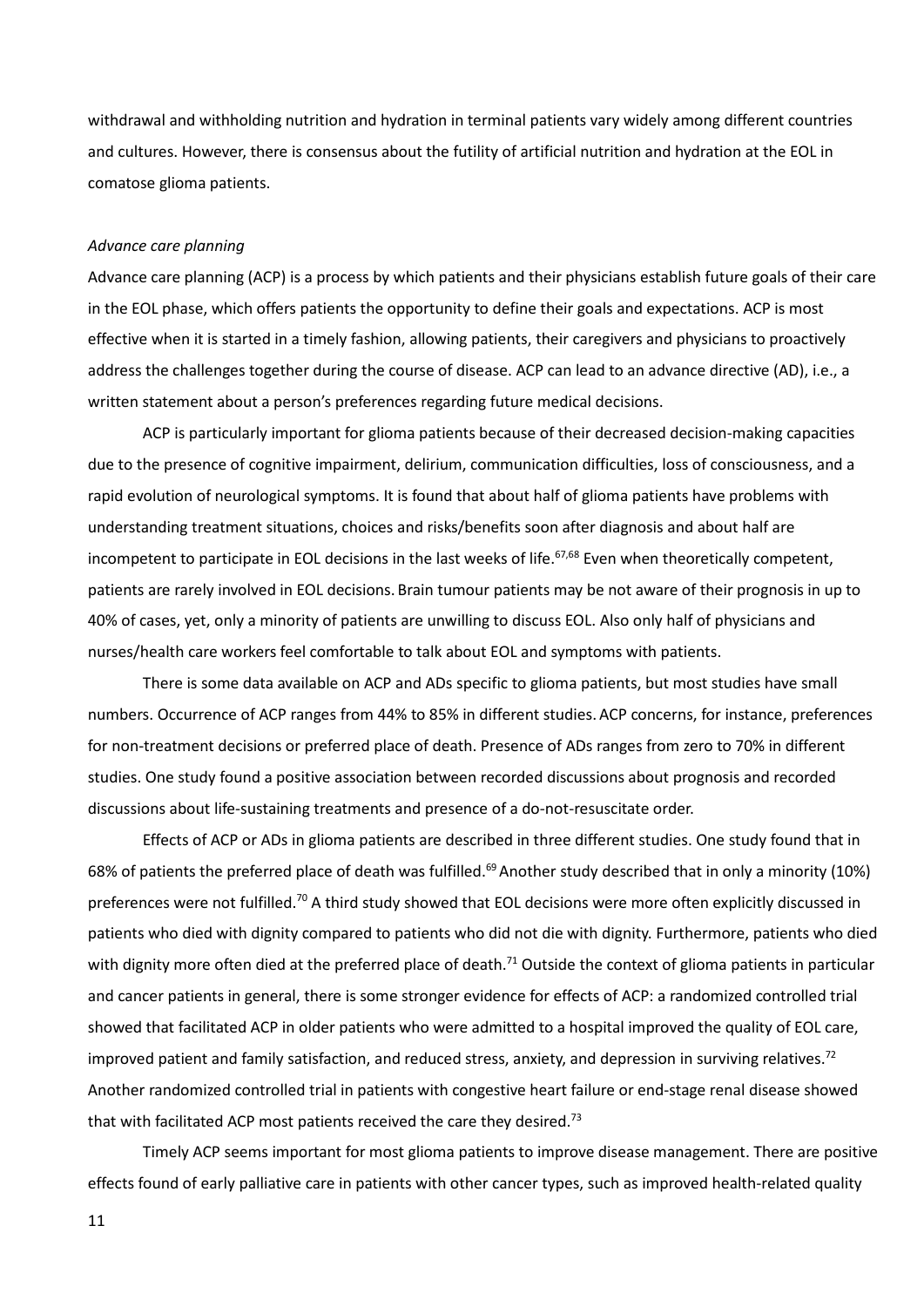of life, mood, symptom control and satisfaction with care as well as less aggressive care at the EOL.<sup>1,3</sup>

# *Organisation of care in the EOL phase*

Availability of PC services varies greatly within and between countries, and consequently place of death of brain tumour patients also varies. A recent cohort study<sup>70</sup> showed that most patients prefer to die at home (78% in The Netherlands, 69% in Scotland and 46% in Austria), although the actual place of death differed in 33% of the Dutch patients, 44% of the Austrian patients and 61% of the British patients. In The Netherlands, 60% of the patients died at home versus 37% and 29% in Austria and Scotland, respectively. In Austria, most patients died in a hospital (41%) while most patients (41%) in Scotland died in a hospice. Moreover, place of death was found to be independently associated with good quality of care.

Factors associated with a low probability of dying at home include repeated emergency room admissions, prolonged hospital inpatient duration, low involvement of general practitioners and few home visits, and accessibility of acute care beds.

Physical and cognitive dysfunctions occurring in brain tumour patients, with changes in behaviour and impairment in communication, may affect dignity and expose patients and relatives to stress<sup>71,74</sup>, and can influence the organization of care such as place of care, place of death and decisions about EOL.A significant correlation has been shown between dying with dignity and the absence of communication deficits, good communication with the physicians, fewer transitions between health care settings, and dying at the preferred place of death.<sup>71</sup> Reasons for admission to hospital include more frequently social issues and neurological and cognitive deficits for brain tumour patients than for other PC patients.<sup>75</sup> Patients are mainly referred to PC services in the last stage of disease only. However, an earlier and integrative approach is found to have positive impact on the quality of EOL and is recommended by several authors.

# **Conclusions and future directions**

For glioma patients, which also holds true for cancer patients in general, PC is not confined to the EOL phase, but covers the whole disease trajectory from diagnosis and initial tumour treatment until death. With this concept in mind the systematic literature review for the PC guideline in adult glioma patients was performed. The best available, but clearly limited evidence, for PC in glioma patients, in the areas of symptom management, patient and caregiver needs, and care in the EOL phase, is supplemented with expert opinion to guide clinicians dealing with adult glioma patients.

Although studies in other diseases, such as systemic cancer, or progressive neurological diseases, may give further guidance for PC in adult glioma patients, the specific symptoms and needs of glioma patients and their families require more clinical studies in PC. Areas of PC that deserve special attention for research are fatigue; disorders of behaviour and mood; interventions for the needs of caregivers; and timing of ACP. An active PC culture within the neurooncological community, as well as collaborative research networks, facilitated by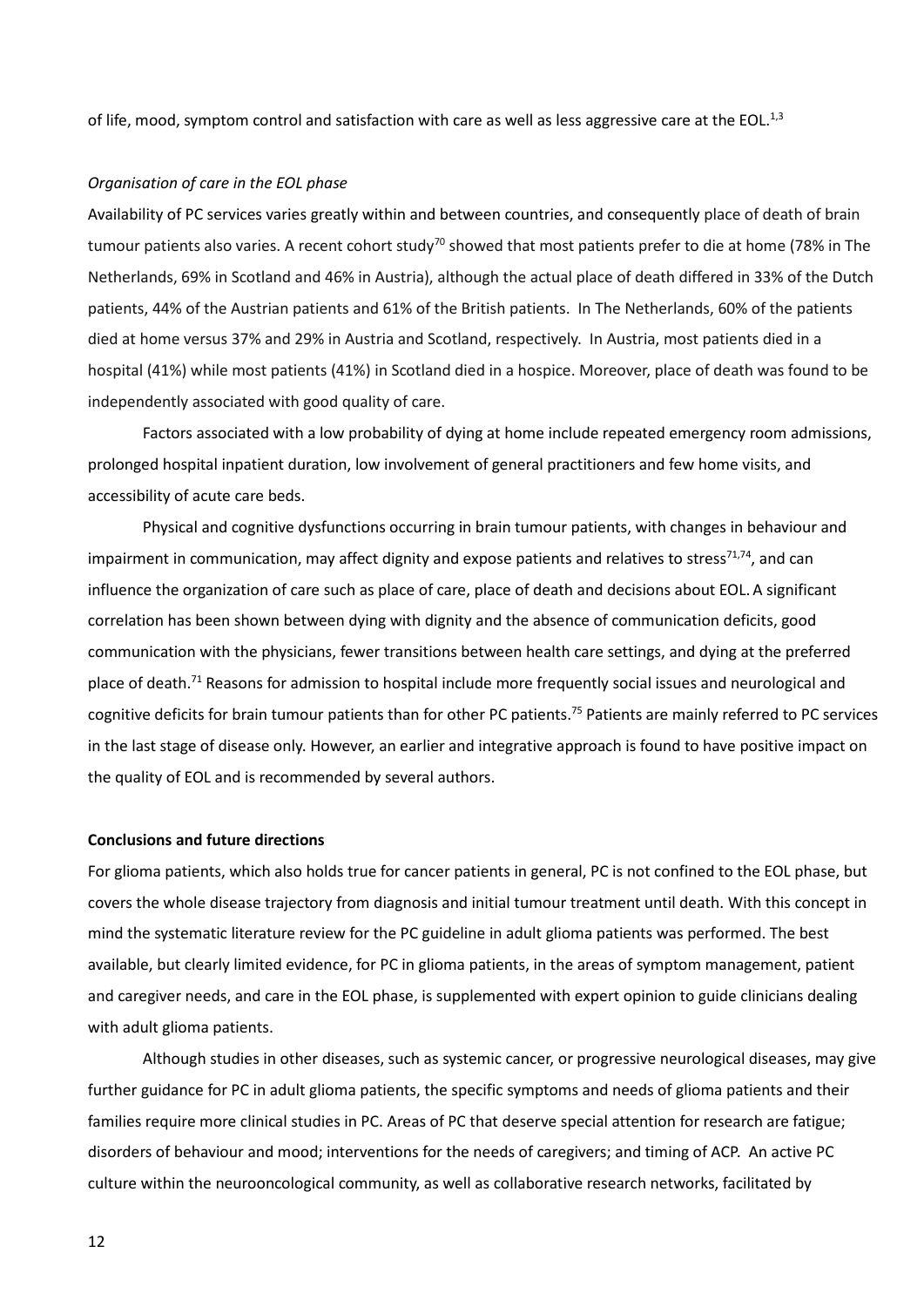organisations such as EANO, the Society for Neuro-Oncology (SNO), the Asian Society for Neuro-Oncology (ASNO) and the World Federation of Neuro-Oncology Societies (WFNOS) should further enhance the quality of PC for glioma patients and their families.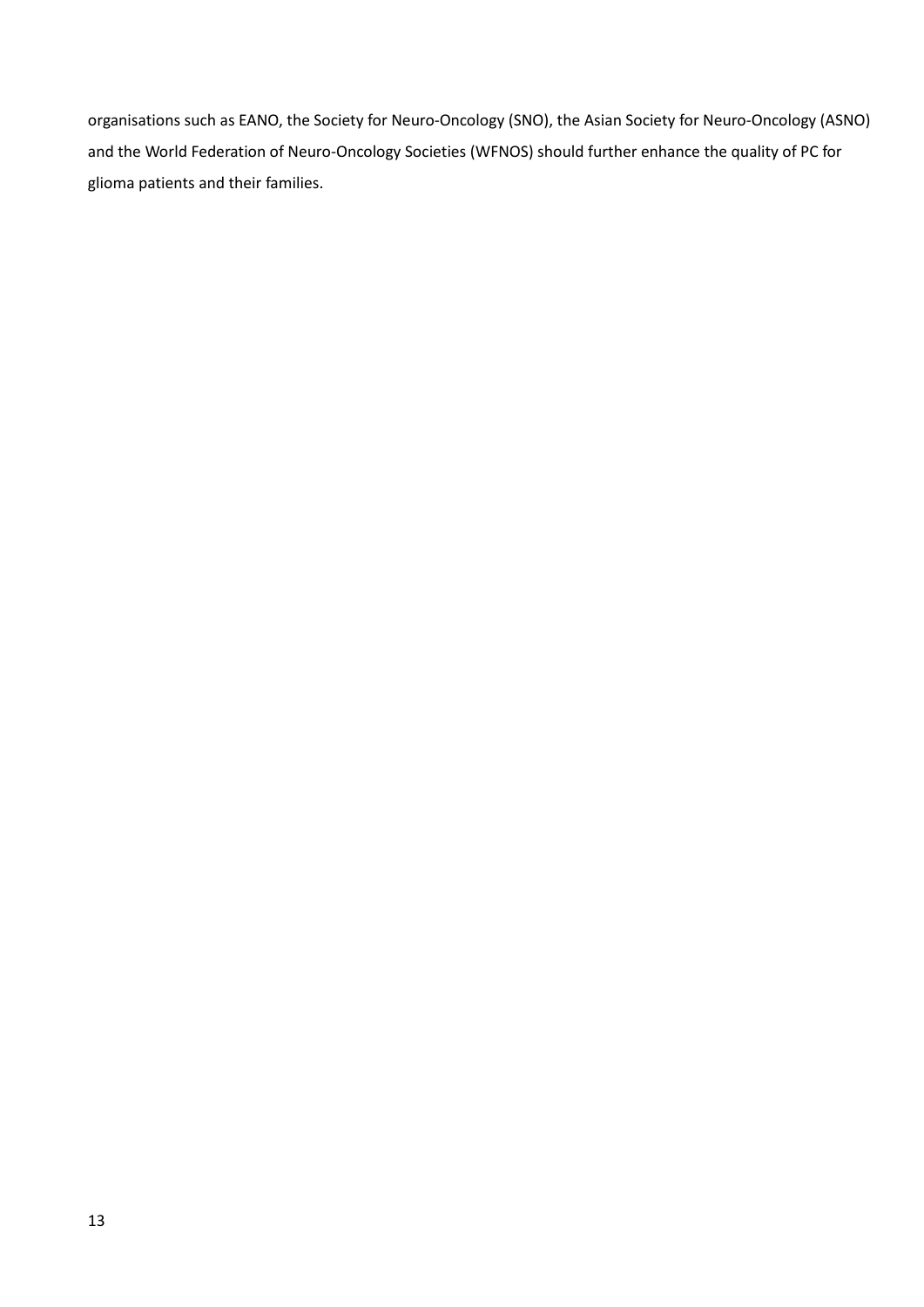# **Table 1. Recommendations concerning treatment of relevant symptoms.**

| Recommendation                                                                                                                                                       | <b>Quality of evidence</b> |
|----------------------------------------------------------------------------------------------------------------------------------------------------------------------|----------------------------|
| Pain/headache                                                                                                                                                        |                            |
| Corticosteroids (dexamethasone) are the mainstay of treatment for headache in patients with<br>gliomas.                                                              | θθ                         |
| Analgesics and co-analgesics could also be considered in the treatment of headache in patients with<br>gliomas (also in accordance with the WHO cancer pain ladder). | θθ                         |
| Expert opinion:                                                                                                                                                      |                            |
| During care in the EOL phase, consideration needs to be given to the management of headache with                                                                     |                            |
| corticosteroids. Benefits of corticosteroids (alleviating symptoms) should be weighed against side                                                                   |                            |
| effects (such as delirium).                                                                                                                                          |                            |
| <b>Epilepsy</b>                                                                                                                                                      |                            |
| When oral route is not an option, intranasal midazolam and buccal clonazepam are a feasible way to                                                                   | θθ                         |
| treat seizures in the EOL phase.                                                                                                                                     |                            |
| Expert opinion:                                                                                                                                                      |                            |
| Alternative AED administration routes need to be considered in case glioma patients with a history of                                                                |                            |
| epilepsy develop swallowing difficulties. The preferred route of administration depends on the local                                                                 |                            |
| availability of AEDs as well as the place of care.                                                                                                                   |                            |
| <b>Venous thromboembolism</b>                                                                                                                                        |                            |
| As the perioperative risk of ICH increases when prophylaxis is started before induction of                                                                           | 0000                       |
| anaesthesia, VTE prophylaxis with LMWH in brain tumour patients should be started postoperatively                                                                    |                            |
| within 24 hours.                                                                                                                                                     |                            |
| There is no proof to extend primary VTE prophylaxis beyond the postoperative period in glioma                                                                        | 0000                       |
| patients.                                                                                                                                                            |                            |
| The duration of secondary prophylaxis in brain tumour patients after a VTE event should be planned                                                                   | $\theta\theta\theta$       |
| individually, but is in most patients lifelong.                                                                                                                      |                            |
| <b>Fatigue</b>                                                                                                                                                       |                            |
| There is to date no proof of efficacy for any pharmacological intervention against fatigue in glioma<br>patients.                                                    | 0000                       |
| There is to date no proof of efficacy for non-pharmacological interventions for fatigue in glioma<br>patients.                                                       | $\theta\theta\theta\theta$ |
| Mood and behavioural disorders                                                                                                                                       |                            |
| There is limited evidence of several pharmacological interventions (e.g., methylphenidate, donepezil)                                                                | θθ                         |
| for mood disorders in glioma patients.                                                                                                                               |                            |
| Multimodal psychosocial intervention may improve depressive symptoms in brain tumour patients.                                                                       | $\theta\theta\theta$       |
| <b>Neurorehabilitation</b>                                                                                                                                           |                            |
| Brain tumour patients may benefit from post-operative early rehabilitation, as well as rehabilitation                                                                | θθ                         |
| after tumour-specific treatment.                                                                                                                                     |                            |
| Cognition                                                                                                                                                            |                            |
| Medical treatment to prevent or treat cognitive decline in brain tumour patients is not                                                                              | $\theta\theta\theta$       |
| recommended.                                                                                                                                                         |                            |
| Cognitive rehabilitation has modest positive effects and should be considered especially in young                                                                    | $\theta\theta\theta$       |
| glioma patients with relatively favourable prognosis.                                                                                                                |                            |
| Expert opinion:                                                                                                                                                      |                            |
| Stable glioma patients with cognitive complaints and/or deficits may benefit from cognitive                                                                          |                            |
| rehabilitation.                                                                                                                                                      |                            |
| Expert opinion:                                                                                                                                                      |                            |
| Consider reducing supportive medication in glioma patients as a potential cause of cognitive                                                                         |                            |
| complaints and/or deficits.                                                                                                                                          |                            |

*θθθθ=high quality; θθθ=Moderate quality; θθ=Low quality; θ=very low quality*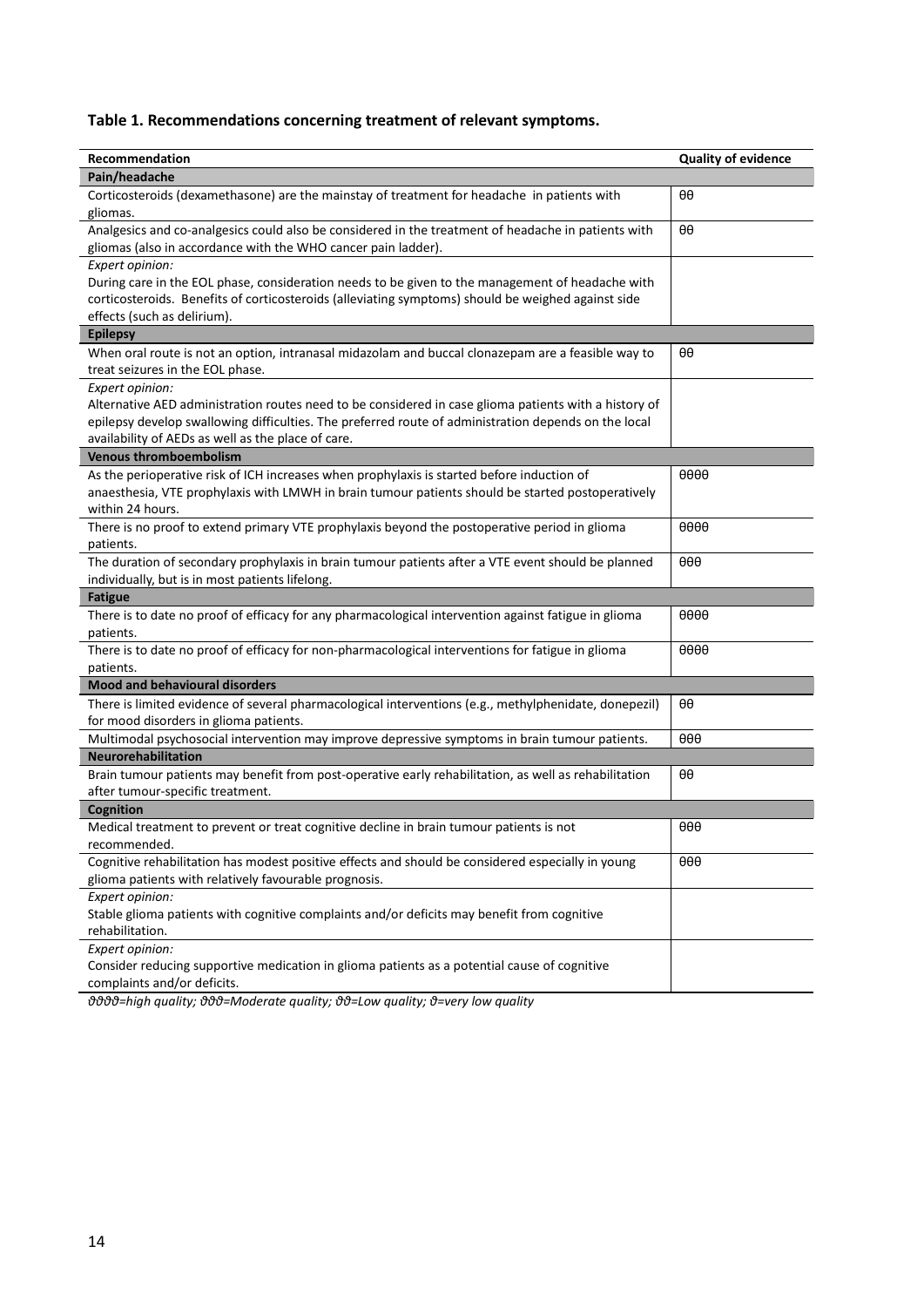# **Table 2. Recommendations concerning patients' and caregivers' needs**

| <b>Recommendation</b>                                                                                                                                              | <b>Quality of evidence</b> |
|--------------------------------------------------------------------------------------------------------------------------------------------------------------------|----------------------------|
| Patients' needs                                                                                                                                                    |                            |
| The need for on-going support may best be served by having one dedicated central point of contact                                                                  | θ                          |
| for continuity of contact with a health professional - most likely a specialist nurse.                                                                             |                            |
| Early referral to palliative care and psychosocial support should be implemented.                                                                                  | θ                          |
| Caregivers' needs                                                                                                                                                  |                            |
| Psychoeducation and cognitive behavioural therapy can increase feelings of mastery of caregivers<br>and results in maintenance of their quality of life.           | $\theta\theta$             |
| Medical professionals can mitigate caregiver stress by including the caregiver in medical<br>consultations, requesting their feedback and acknowledging their role | $\theta$                   |
| Caregiver anxiety relating to the future death of the patient can be alleviated by more open<br>communication.                                                     | θ                          |

*θθθθ=high quality; θθθ=Moderate quality; θθ=Low quality; θ=very low quality*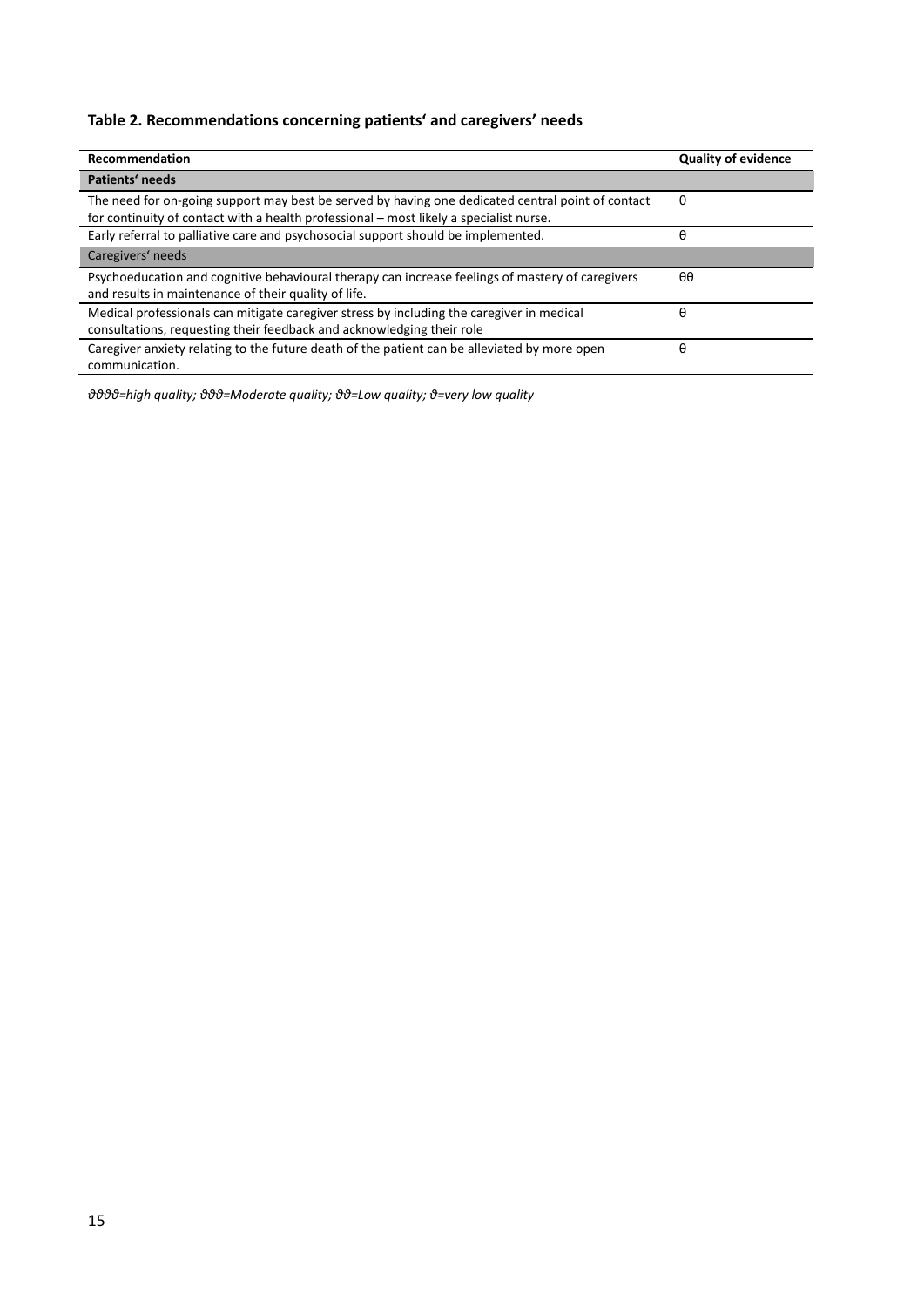# **Table 3. Recommendations concerning care in the End of Life (EOL) phase**

| Recommendation                                                                                          | <b>Quality of evidence</b> |
|---------------------------------------------------------------------------------------------------------|----------------------------|
| <b>Delirium</b>                                                                                         |                            |
| Olanzapine, risperidone, aripiprazole and haloperidol are equally effective in the treatment of         | $\theta$ $\theta$          |
| delirium in cancer patients.                                                                            |                            |
| Risperidone and haloperidol (maximum dose up to 4 mg/d) are not more effective than placebo in          | 0000                       |
| the treatment of delirium in PC patients, and result in more adverse effects.                           |                            |
| In case of delirium first, underlying causes have to be identified and to be reacted on e.g. by         | $\theta\theta\theta$       |
| adequate symptom control or changes in doses or kind of medication.                                     |                            |
| Expert opinion:                                                                                         |                            |
| If underlying causes of delirium are adequately identified and addressed, and despite this delirium     |                            |
| could not be relieved, low-dose haloperidol is the first choice of treatment of delirium in glioma      |                            |
| patients.                                                                                               |                            |
| Expert opinion:                                                                                         |                            |
| In case of refractory delirium palliative sedation with benzodiazepines (e.g. midazolam) may be         |                            |
| indicated in glioma patients.                                                                           |                            |
| Nutrition, hydration, respiration                                                                       |                            |
| There is no effective pharmacological treatment for noisy respiration ('death rattle') in the EOL phase | 0000                       |
| of glioma patients.                                                                                     |                            |
| Expert opinion:                                                                                         |                            |
| Parenteral nutrition and hydration are unlikely to benefit glioma patients in the EOL phase.            |                            |
| <b>Advance care planning</b>                                                                            |                            |
| Medical decision making may already be problematic for glioma patients soon after the time of           | $\theta\theta$             |
| diagnosis, due to cognitive deficits.                                                                   |                            |
| To improve dying with dignity in glioma patients, satisfaction with the physician in the last week of   | $\theta$                   |
| life should be enhanced, and transitions between health care settings avoided.                          |                            |
| Expert opinion:                                                                                         |                            |
| ACP and the use of advanced directives should therefore be considered early in the disease              |                            |
| trajectory.                                                                                             |                            |
| Organisation of care in the end-of-life phase                                                           |                            |
| The quality of perceived care in the EOL phase is enhanced by effective symptom control, satisfaction   | $\theta$                   |
| with information received, and adherence to preferred place of death. The quality is less dependent     |                            |
| on the specific type of care in the EOL phase (e.g., hospice, home care).                               |                            |

*θθθθ=high quality; θθθ=Moderate quality; θθ=Low quality; θ=very low quality*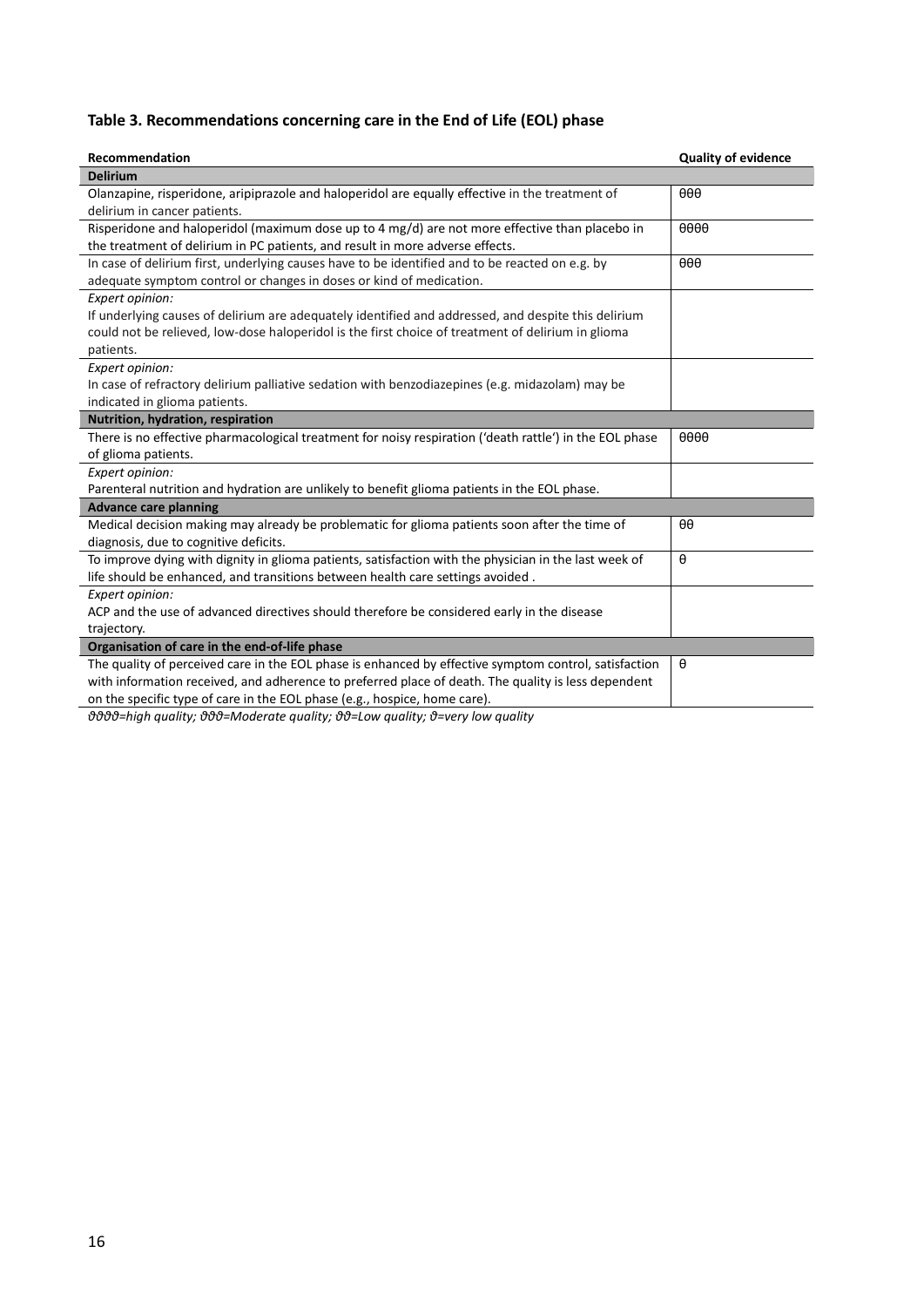# **Figure 1. Systematic literature procedure**

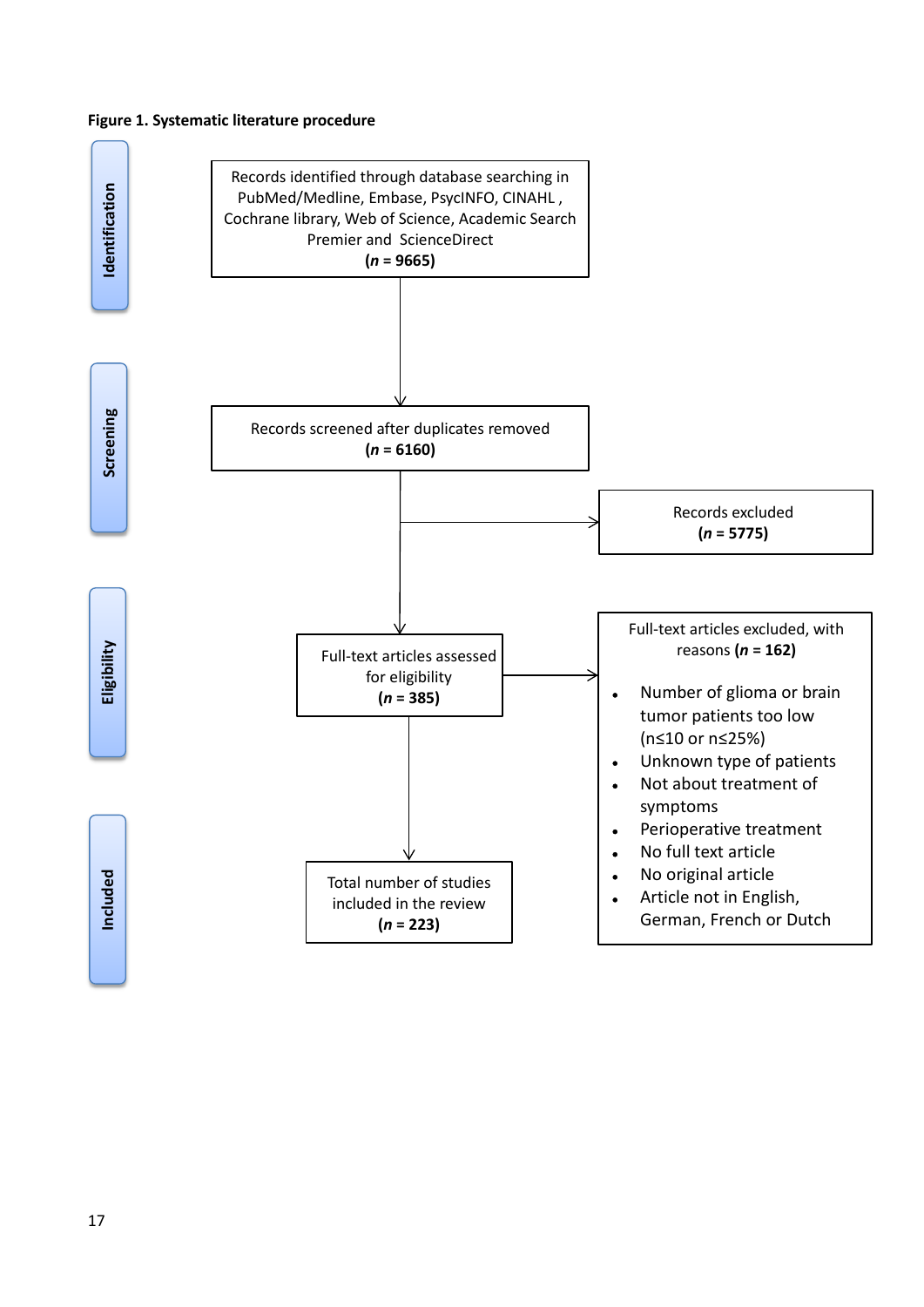# **Supplementary File 1. PubMed [\(http://www.ncbi.nlm.nih.gov/pubmed/\)](http://www.ncbi.nlm.nih.gov/pubmed/) search string used in the literature search**

("Palliative Care"[Mesh] OR "palliative care"[all fields] OR "palliation"[tw] OR "palliative"[tw] OR "Palliative Therapy"[all fields] OR "Palliative Treatment"[all fields] OR "Palliative Surgery"[all fields] OR "Palliative Medicine"[Mesh] OR "Palliative Medicine"[all fields] OR "Hospice and Palliative Care Nursing"[Mesh] OR "Palliative Nursing"[all fields] OR "Hospice Nursing"[all fields] OR "Hospice"[all fields] OR "Hospices"[all fields] OR "Terminal Care"[Mesh] OR "Terminal Care"[all fields] OR "euthanasia"[all fields] OR "Hospice Care"[Mesh] OR "Hospice Care"[all fields] OR "end of life"[tw] OR "end-of-life"[tw] OR "end of life care"[tw] OR "end of life phase"[tw] OR "Advance Care Planning"[mesh] OR "Advance Directive"[all fields] OR "Living Will"[all fields] OR "Advance Care Planning"[all fields] OR "Advance Care"[all fields] OR "advance Directives"[all fields] OR "Living Wills"[all fields] OR "rehabilitation"[all fields] OR "neurorehabilitation"[all fields] OR "Rehabilitation"[Mesh] OR "rehabilitation"[Subheading] OR "death rattle"[all fields] OR death rattl\*[all fields] OR "Deglutition Disorders"[Mesh] OR "dysphagia"[all fields] OR "comprehensive care"[all fields] OR "coordinated care"[tw] OR "decision making"[tw] OR "supportive care"[all fields] OR "Fatigue"[mesh] OR "fatigue"[tw] OR fatigue\*[tw] OR "Depression"[Mesh] OR "depression"[tw] OR "personality changes"[tw] OR "personality change"[tw] OR "changes of personality"[tw] OR "change in personality"[tw] OR "thrombosis prophylaxis"[tw] OR "Thrombosis/prevention and control"[Mesh] OR "Caregivers"[mesh] OR "caregiver"[tw] OR "caregivers"[tw] OR "care-giver"[tw] OR "caregivers"[tw] OR "Carers"[tw] OR "Carer"[tw] OR "Pain/therapy"[Mesh] OR "Pain therapy"[tw] OR "Pain Management"[Mesh] OR "Pain Management"[tw] OR "Headache therapy"[tw] OR "Headache management"[tw] OR "Headache treatment"[tw]) AND ("Brain Neoplasms"[Mesh] OR "Glioma"[Mesh] OR astrocytoma\*[tw] OR astroglioma\*[tw] OR brain cancer\*[tw] OR brain carcinoma\*[tw] OR brain malign\*[tw] OR brain neoplasm\*[tw] OR "Brain Stem neoplasm"[tw] OR "Brain Stem neoplasms"[tw] OR Brain Stem tum\*[tw] OR brain tumo\*[tw] OR "brainstem neoplasms"[tw] OR "brain-stem neoplasms"[tw] OR "brainstem neoplasm"[tw] OR "brain-stem neoplasm"[tw] OR brainstem tum\*[tw] OR brain-stem tum\*[tw] OR "cancer of brain"[tw] OR "cancer of the brain"[tw] OR "cancer of the central nervous system"[tw] OR "cancer of the cns"[tw] OR central nervous system cancer\*[tw] OR central nervous system malignan\*[tw] OR central nervous system neoplasm\*[tw] OR central nervous system tum\*[tw] OR Cerebellar cancer[tw] OR Cerebellar neoplasm\*[tw] OR Cerebellar tum\*[tw] OR cerebral cancer\*[tw] OR cerebral carcinoma\*[tw] OR cerebral malignan\*[tw] OR cerebral neoplasm\*[tw] OR cerebral tum\*[tw] OR Choroid Plexus Papilloma\*[tw] OR Choroid Plexus tum\*[tw] OR cns cancer\*[tw] OR cns malignan\*[tw] OR cns neoplasm\*[tw] OR cns tum\*[tw] OR ependimom\*[tw] OR ependymom\*[tw] OR Ganglioglioma\*[tw] OR "glial cancer"[tw] OR glial malign\*[tw] OR "glial neoplasm"[tw] OR glial tum\*[tw] OR glioblastom\*[tw] OR glioma\*[tw] OR gliosarcoma\*[tw] OR glyoma\*[tw] OR Hypothalamic neoplasm\*[tw] OR Hypothalamic tum\*[tw] OR Infratentorial cancer\*[tw] OR Infratentorial Neoplasm\*[tw] OR Infratentorial tum\*[tw] OR intracerebral cancer\*[tw] OR intracerebral malignan\*[tw] OR intracerebral neoplasm\*[tw] OR intracerebral tum\*[tw] OR intracranial cancer\*[tw] OR intra-cranial cancer\*[tw] OR intracranial carcinoma\*[tw] OR intracranial malignan\*[tw] OR intracranial neoplasm\*[tw] OR intracranial tum\*[tw] OR malignant brain\*[tw] OR malignant glia\*[tw] OR malignant primary brain\*[tw] OR Medulloblastoma\*[tw] OR Neurocytoma\*[tw] OR neuroglioma\*[tw] OR oligoastrocytoma\*[tw] OR oligodendroblastoma\*[tw] OR oligodendroglioma\*[tw] OR oligoden-droglioma\*[tw] OR oligo-dendroglioma\*[tw] OR Pinealoma\*[tw] OR Pinealomas[tw] OR Pituitary cancer\*[tw] OR Pituitary neoplasm\*[tw] OR Pituitary tum\*[tw] OR subependimom\*[tw] OR subependymom\*[tw] OR Supratentorial cancer\*[tw] OR Supratentorial Neoplasm\*[tw] OR Supratentorial tum\*[tw] OR "tumor of brain"[tw] OR "tumor of central nervous system"[tw] OR "tumor of cns"[tw] OR "tumor of the brain"[tw] OR "tumor of the central nervous system"[tw] OR "tumor of the cns"[tw] OR "tumour of brain"[tw] OR "tumour of the brain"[tw] OR "tumour of the central nervous system"[tw] OR "tumour of the cns"[tw] OR xanthoastrocytoma\*[tw] OR xantoastrocytoma\*[tw] OR ((neoplasm\*[ti] OR neo-plasm\*[ti] OR tumor\*[ti] OR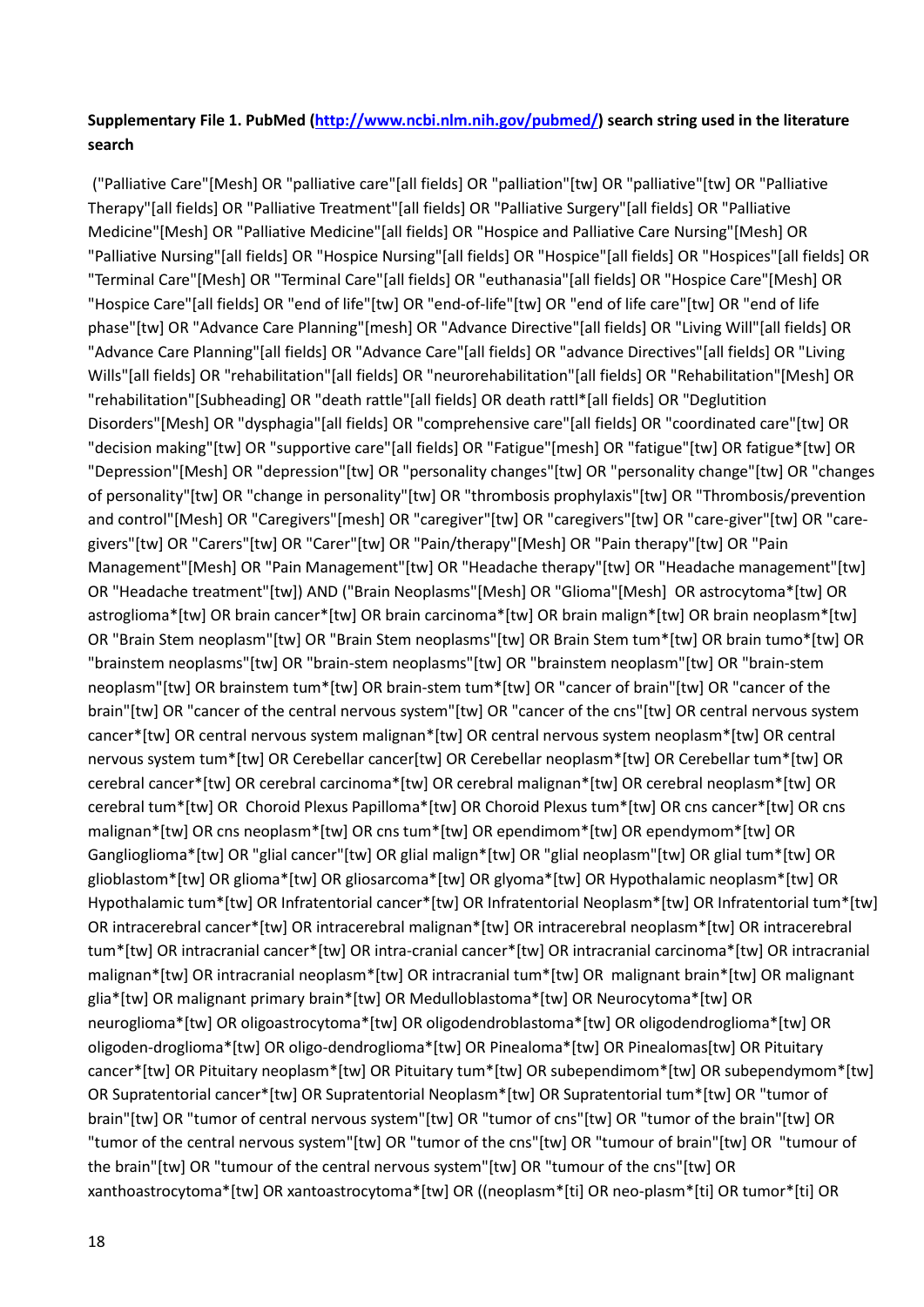tumour\*[ti] OR cancer\*[ti] OR malignan\*[ti]) AND (glia\*[ti] OR neuroglia\*[ti])))) NOT (("Child"[mesh] NOT "Adult"[mesh]) OR ((child[ti] OR children[ti] OR childhood[ti] OR pediatr\*[ti] OR paediatr\*[ti]) NOT adult\*[ti])) NOT ("Animals"[mesh] NOT "Humans"[mesh]) NOT ("Letter"[Publication Type] NOT "Clinical Study"[Publication Type]) AND ("Case Reports"[Publication Type] NOT "Clinical Study"[Publication Type])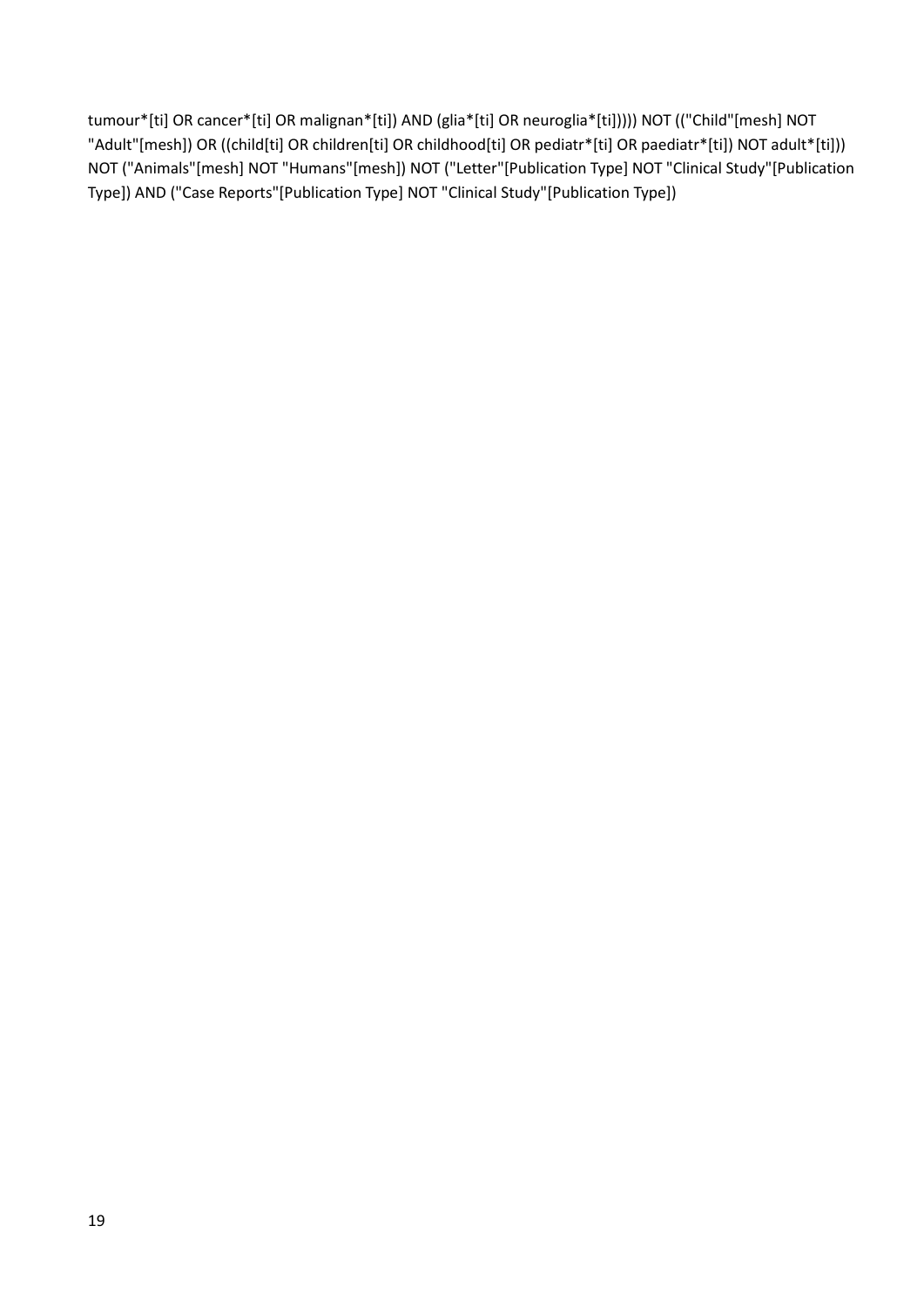## **References**

1. Temel JS, Greer JA, Muzikansky A, et al. Early palliative care for patients with metastatic non-small-cell lung cancer. *The New England journal of medicine* 2010; **363**(8): 733-42.

2. WHO definition of Palliative Care. [www.who.int/cancer/palliative/definition/en/](http://www.who.int/cancer/palliative/definition/en/) (accessed 04-01-2017).

3. Zimmermann C, Riechelmann R, Krzyzanowska M, Rodin G, Tannock I. Effectiveness of specialized palliative care: a systematic review. *Jama* 2008; **299**(14): 1698-709.

4. Sizoo EM, Pasman HR, Dirven L, et al. The end-of-life phase of high-grade glioma patients: a systematic review. *Supportive care in cancer : official journal of the Multinational Association of Supportive Care in Cancer* 2014; **22**(3): 847-57.

5. Leone MA, Brainin M, Boon P, Pugliatti M, Keindl M, Bassetti CL. Guidance for the preparation of neurological management guidelines by EFNS scientific task forces - revised recommendations 2012. *European journal of neurology* 2013; **20**(3): 410-9.

6. Koekkoek JA, Dirven L, Sizoo EM, et al. Symptoms and medication management in the end of life phase of high-grade glioma patients. *Journal of neuro-oncology* 2014; **120**(3): 589-95.

7. Thier K, Calabek B, Tinchon A, Grisold W, Oberndorfer S. The Last 10 Days of Patients With Glioblastoma: Assessment of Clinical Signs and Symptoms as well as Treatment. *The American journal of hospice & palliative care* 2016; **33**(10): 985-8.

8. Chen JY, Hovey E, Rosenthal M, Livingstone A, Simes J. Neuro-oncology practices in Australia: a Cooperative Group for Neuro-Oncology patterns of care study. *Asia-Pacific journal of clinical oncology* 2014; **10**(2): 162-7.

9. Hempen C, Weiss E, Hess CF. Dexamethasone treatment in patients with brain metastases and primary brain tumors: do the benefits outweigh the side-effects? *Supportive care in cancer : official journal of the Multinational Association of Supportive Care in Cancer* 2002; **10**(4): 322-8.

10. Lee EQ, Wen PY. Corticosteroids for peritumoral edema: time to overcome our addiction? *Neuro-oncology* 2016; **18**(9): 1191-2.

11. Vecht CJ, Hovestadt A, Verbiest HB, van Vliet JJ, van Putten WL. Dose-effect relationship of dexamethasone on Karnofsky performance in metastatic brain tumors: a randomized study of doses of 4, 8, and 16 mg per day. *Neurology* 1994; **44**(4): 675-80.

12. Caraceni A, Hanks G, Kaasa S, et al. Use of opioid analgesics in the treatment of cancer pain: evidencebased recommendations from the EAPC. *The Lancet Oncology* 2012; **13**(2): e58-68.

20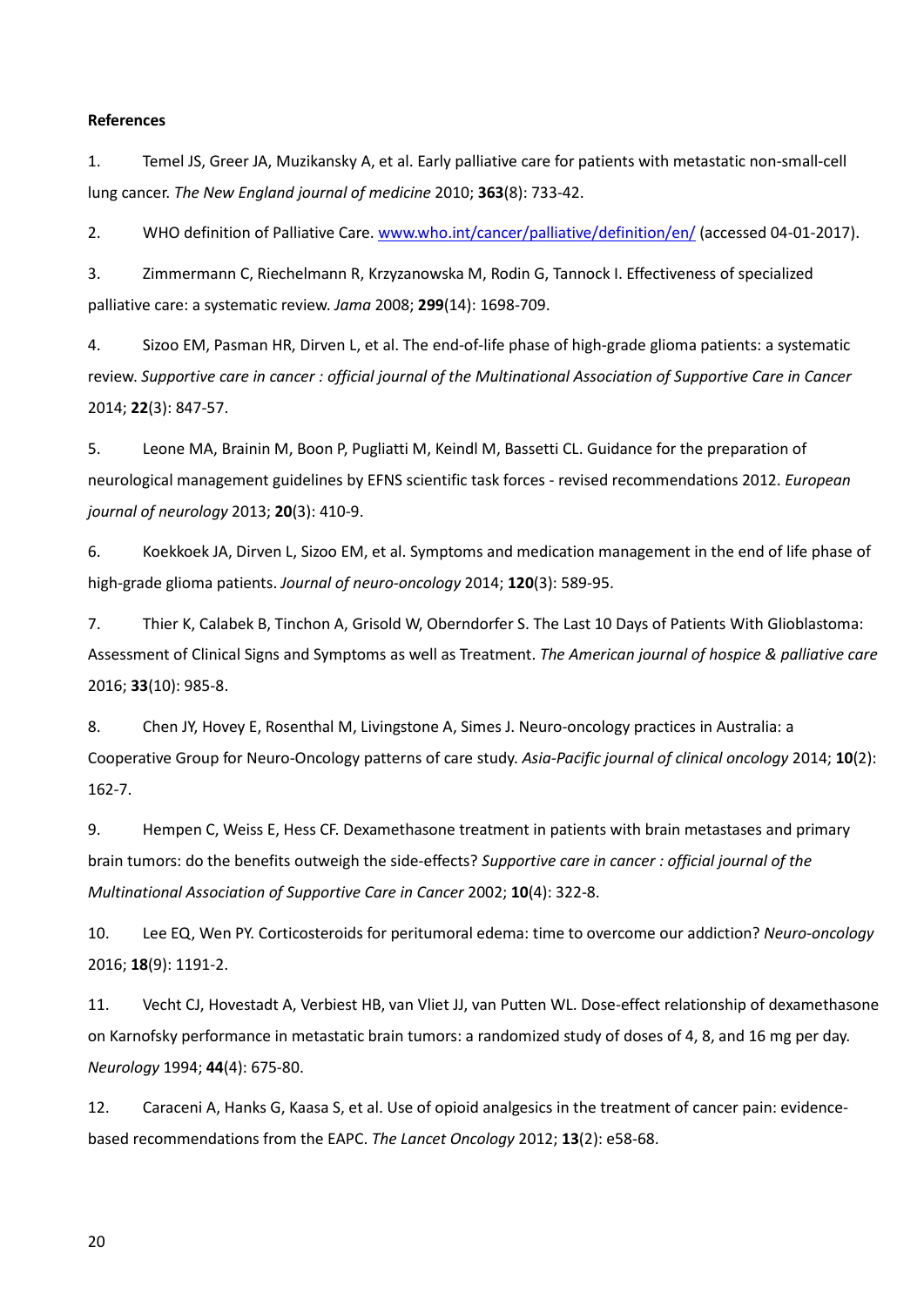13. Holsti M, Dudley N, Schunk J, et al. Intranasal midazolam vs rectal diazepam for the home treatment of acute seizures in pediatric patients with epilepsy. *Archives of pediatrics & adolescent medicine* 2010; **164**(8): 747- 53.

14. Koekkoek JA, Postma TJ, Heimans JJ, Reijneveld JC, Taphoorn MJ. Antiepileptic drug treatment in the endof-life phase of glioma patients: a feasibility study. *Supportive care in cancer : official journal of the Multinational Association of Supportive Care in Cancer* 2016; **24**(4): 1633-8.

15. Dickinson LD, Miller LD, Patel CP, Gupta SK. Enoxaparin increases the incidence of postoperative intracranial hemorrhage when initiated preoperatively for deep venous thrombosis prophylaxis in patients with brain tumors. *Neurosurgery* 1998; **43**(5): 1074-81.

16. Lyman GH, Khorana AA, Kuderer NM, et al. Venous thromboembolism prophylaxis and treatment in patients with cancer: American Society of Clinical Oncology clinical practice guideline update. *Journal of clinical oncology : official journal of the American Society of Clinical Oncology* 2013; **31**(17): 2189-204.

17. Perry SL, Bohlin C, Reardon DA, et al. Tinzaparin prophylaxis against venous thromboembolic complications in brain tumor patients. *Journal of neuro-oncology* 2009; **95**(1): 129-34.

18. Robins HI, O'Neill A, Gilbert M, et al. Effect of dalteparin and radiation on survival and thromboembolic events in glioblastoma multiforme: a phase II ECOG trial. *Cancer chemotherapy and pharmacology* 2008; **62**(2): 227-33.

19. Perry JR, Julian JA, Laperriere NJ, et al. PRODIGE: a randomized placebo-controlled trial of dalteparin lowmolecular-weight heparin thromboprophylaxis in patients with newly diagnosed malignant glioma. *Journal of thrombosis and haemostasis : JTH* 2010; **8**(9): 1959-65.

20. Chee CE, Ashrani AA, Marks RS, et al. Predictors of venous thromboembolism recurrence and bleeding among active cancer patients: a population-based cohort study. *Blood* 2014; **123**(25): 3972-8.

21. Day J, Yust-Katz S, Cachia D, et al. Interventions for the management of fatigue in adults with a primary brain tumour. *The Cochrane database of systematic reviews* 2016; **4**: Cd011376.

22. Boele FW, Douw L, de Groot M, et al. The effect of modafinil on fatigue, cognitive functioning, and mood in primary brain tumor patients: a multicenter randomized controlled trial. *Neuro-oncology* 2013; **15**(10): 1420-8.

23. Lee EQ, Muzikansky A, Drappatz J, et al. A randomized, placebo-controlled pilot trial of armodafinil for fatigue in patients with gliomas undergoing radiotherapy. *Neuro-oncology* 2016; **18**(6): 849-54.

24. Page BR, Shaw EG, Lu L, et al. Phase II double-blind placebo-controlled randomized study of armodafinil for brain radiation-induced fatigue. *Neuro-oncology* 2015; **17**(10): 1393-401.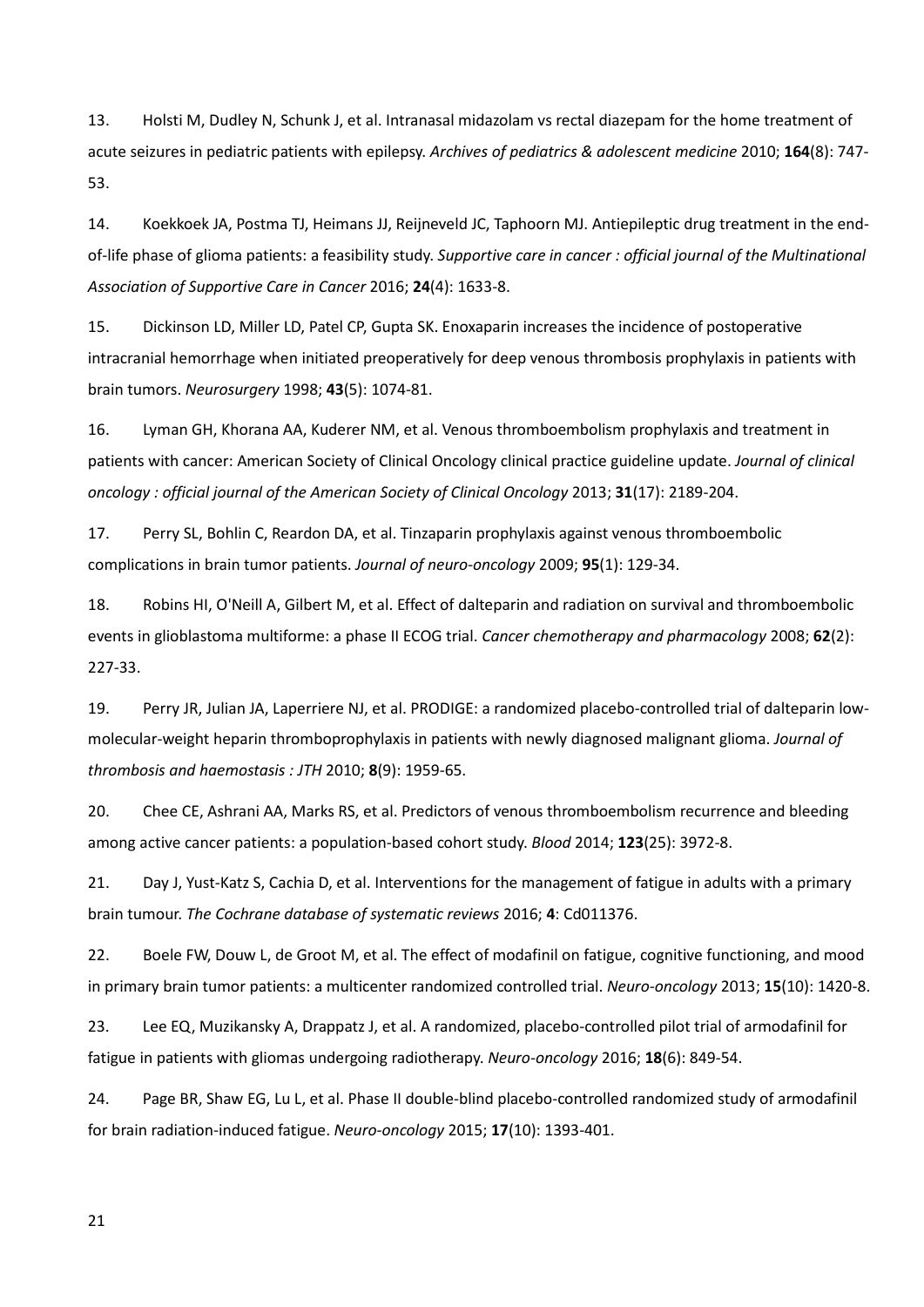25. Gehring K, Patwardhan SY, Collins R, et al. A randomized trial on the efficacy of methylphenidate and modafinil for improving cognitive functioning and symptoms in patients with a primary brain tumor. *Journal of neuro-oncology* 2012; **107**(1): 165-74.

26. Kaleita TA, Wellisch DK, Graham CA, et al. Pilot study of modafinil for treatment of neurobehavioral dysfunction and fatigue in adult patients with brain tumors. *Journal of clinical oncology : official journal of the American Society of Clinical Oncology* 2006; **24**(18\_suppl): 1503.

27. Shaw EG, Rosdhal R, D'Agostino RB, Jr., et al. Phase II study of donepezil in irradiated brain tumor patients: effect on cognitive function, mood, and quality of life. *Journal of clinical oncology : official journal of the American Society of Clinical Oncology* 2006; **24**(9): 1415-20.

28. Ostuzzi G, Matcham F, Dauchy S, Barbui C, Hotopf M. Antidepressants for the treatment of depression in people with cancer. *The Cochrane database of systematic reviews* 2015; (6): Cd011006.

29. Rooney A, Grant R. Pharmacological treatment of depression in patients with a primary brain tumour. *The Cochrane database of systematic reviews* 2013; (5): Cd006932.

30. Meyers CA, Weitzner MA, Valentine AD, Levin VA. Methylphenidate therapy improves cognition, mood, and function of brain tumor patients. *Journal of clinical oncology : official journal of the American Society of Clinical Oncology* 1998; **16**(7): 2522-7.

31. Maschio M, Dinapoli L, Sperati F, et al. Oxcarbazepine monotherapy in patients with brain tumor-related epilepsy: open-label pilot study for assessing the efficacy, tolerability and impact on quality of life. *Journal of neuro-oncology* 2012; **106**(3): 651-6.

32. Moss EL, Simpson JS, Pelletier G, Forsyth P. An open-label study of the effects of bupropion SR on fatigue, depression and quality of life of mixed-site cancer patients and their partners. *Psycho-oncology* 2006; **15**(3): 259- 67.

33. Attia A, Rapp SR, Case LD, et al. Phase II study of Ginkgo biloba in irradiated brain tumor patients: effect on cognitive function, quality of life, and mood. *Journal of neuro-oncology* 2012; **109**(2): 357-63.

34. Ownsworth T, Chambers S, Damborg E, Casey L, Walker DG, Shum DH. Evaluation of the making sense of brain tumor program: a randomized controlled trial of a home-based psychosocial intervention. *Psycho-oncology* 2015; **24**(5): 540-7.

35. Butler JM, Jr., Case LD, Atkins J, et al. A phase III, double-blind, placebo-controlled prospective randomized clinical trial of d-threo-methylphenidate HCl in brain tumor patients receiving radiation therapy. *International journal of radiation oncology, biology, physics* 2007; **69**(5): 1496-501.

36. Jones S, Ownsworth T, Shum DH. Feasibility and utility of telephone-based psychological support for people with brain tumor: a single-case experimental study. *Frontiers in oncology* 2015; **5**: 71.

22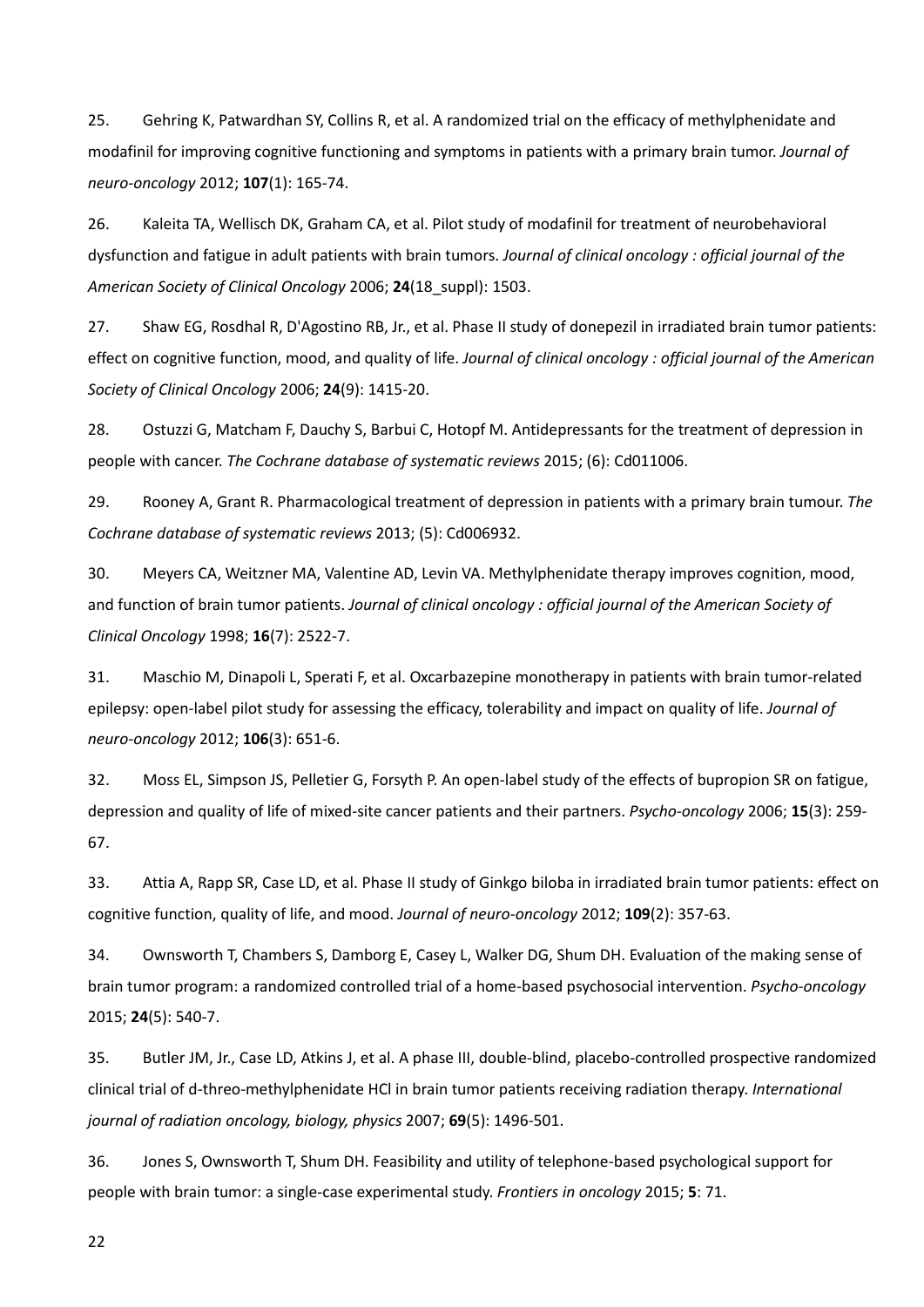37. Khan F, Amatya B, Drummond K, Galea M. Effectiveness of integrated multidisciplinary rehabilitation in primary brain cancer survivors in an Australian community cohort: a controlled clinical trial. *Journal of rehabilitation medicine* 2014; **46**(8): 754-60.

38. Keir ST. Effect of massage therapy on stress levels and quality of life in brain tumor patients--observations from a pilot study. *Supportive care in cancer : official journal of the Multinational Association of Supportive Care in Cancer* 2011; **19**(5): 711-5.

39. Kangas M, McDonald S, Williams JR, Smee RI. Acceptance and commitment therapy program for distressed adults with a primary brain tumor: a case series study. *Supportive care in cancer : official journal of the Multinational Association of Supportive Care in Cancer* 2015; **23**(10): 2855-9.

40. Bilgin S, Kose N, Karakaya J, Mut M. Traumatic brain injury shows better functional recovery than brain tumor: a rehabilitative perspective. *European journal of physical and rehabilitation medicine* 2014; **50**(1): 17-23.

41. Pace A, Parisi C, Di Lelio M, et al. Home rehabilitation for brain tumor patients. *Journal of experimental & clinical cancer research : CR* 2007; **26**(3): 297-300.

42. Bartolo M, Zucchella C, Pace A, et al. Early rehabilitation after surgery improves functional outcome in inpatients with brain tumours. *Journal of neuro-oncology* 2012; **107**(3): 537-44.

43. Formica V, Del Monte G, Giacchetti I, et al. Rehabilitation in neuro-oncology: a meta-analysis of published data and a mono-institutional experience. *Integrative cancer therapies* 2011; **10**(2): 119-26.

44. Piil K, Juhler M, Jakobsen J, Jarden M. Controlled rehabilitative and supportive care intervention trials in patients with high-grade gliomas and their caregivers: a systematic review. *BMJ supportive & palliative care* 2016; **6**(1): 27-34.

45. Ruden E, Reardon DA, Coan AD, et al. Exercise behavior, functional capacity, and survival in adults with malignant recurrent glioma. *Journal of clinical oncology : official journal of the American Society of Clinical Oncology* 2011; **29**(21): 2918-23.

46. Rapp SR, Case LD, Peiffer A, et al. Donepezil for Irradiated Brain Tumor Survivors: A Phase III Randomized Placebo-Controlled Clinical Trial. *Journal of clinical oncology : official journal of the American Society of Clinical Oncology* 2015; **33**(15): 1653-9.

47. Gehring K, Sitskoorn MM, Gundy CM, et al. Cognitive rehabilitation in patients with gliomas: a randomized, controlled trial. *Journal of clinical oncology : official journal of the American Society of Clinical Oncology* 2009; **27**(22): 3712-22.

48. Yang S, Chun MH, Son YR. Effect of virtual reality on cognitive dysfunction in patients with brain tumor. *Annals of rehabilitation medicine* 2014; **38**(6): 726-33.

23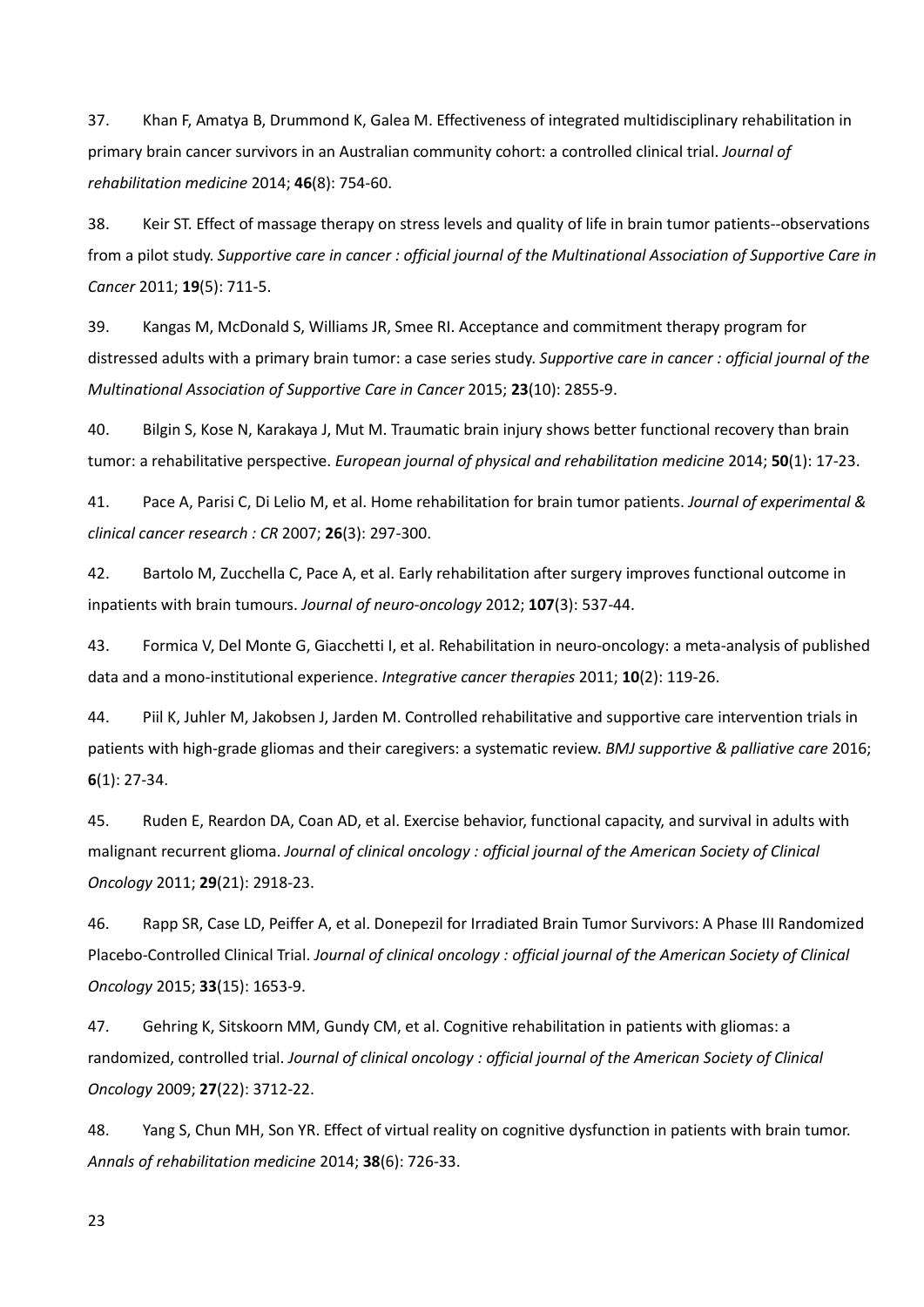49. Zucchella C, Capone A, Codella V, et al. Cognitive rehabilitation for early post-surgery inpatients affected by primary brain tumor: a randomized, controlled trial. *Journal of neuro-oncology* 2013; **114**(1): 93-100.

50. Sterckx W, Coolbrandt A, Clement P, et al. Living with a high-grade glioma: A qualitative study of patients' experiences and care needs. *European journal of oncology nursing : the official journal of European Oncology Nursing Society* 2015; **19**(4): 383-90.

51. Janda M, Eakin EG, Bailey L, Walker D, Troy K. Supportive care needs of people with brain tumours and their carers. *Supportive care in cancer : official journal of the Multinational Association of Supportive Care in Cancer* 2006; **14**(11): 1094-103.

52. Philip J, Collins A, Brand CA, et al. "I'm just waiting...": an exploration of the experience of living and dying with primary malignant glioma. *Supportive care in cancer : official journal of the Multinational Association of Supportive Care in Cancer* 2014; **22**(2): 389-97.

53. Philip J, Collins A, Brand CA, et al. Health care professionals' perspectives of living and dying with primary malignant glioma: Implications for a unique cancer trajectory. *Palliative & supportive care* 2015; **13**(6): 1519-27.

54. Golla H, Ale Ahmad M, Galushko M, et al. Glioblastoma multiforme from diagnosis to death: a prospective, hospital-based, cohort, pilot feasibility study of patient reported symptoms and needs. *Supportive care in cancer : official journal of the Multinational Association of Supportive Care in Cancer* 2014; **22**(12): 3341-52.

55. Gofton TE, Graber J, Carver A. Identifying the palliative care needs of patients living with cerebral tumors and metastases: a retrospective analysis. *Journal of neuro-oncology* 2012; **108**(3): 527-34.

56. Langbecker D, Yates P. Primary brain tumor patients' supportive care needs and multidisciplinary rehabilitation, community and psychosocial support services: awareness, referral and utilization. *Journal of neurooncology* 2016; **127**(1): 91-102.

57. Applebaum AJ, Kryza-Lacombe M, Buthorn J, DeRosa A, Corner G, Diamond EI. Existential Distress among caregivers of patients with brain tumours: a review of the literature. *Neuro Oncology Practice* 2016; **3**(4): 232-44.

58. Swartz JJ, Keir ST. Program preferences to reduce stress in caregivers of patients with brain tumors. *Clinical journal of oncology nursing* 2007; **11**(5): 723-7.

59. Spetz A, Henriksson R, Bergenheim AT, Salander P. A specialist nurse-function in neurooncology: a qualitative study of possibilities, limitations, and pitfalls. *Palliative & supportive care* 2005; **3**(2): 121-30.

60. Boele FW, Hoeben W, Hilverda K, et al. Enhancing quality of life and mastery of informal caregivers of highgrade glioma patients: a randomized controlled trial. *Journal of neuro-oncology* 2013; **111**(3): 303-11.

61. Breitbart W, Alici Y. Evidence-based treatment of delirium in patients with cancer. *Journal of clinical oncology : official journal of the American Society of Clinical Oncology* 2012; **30**(11): 1206-14.